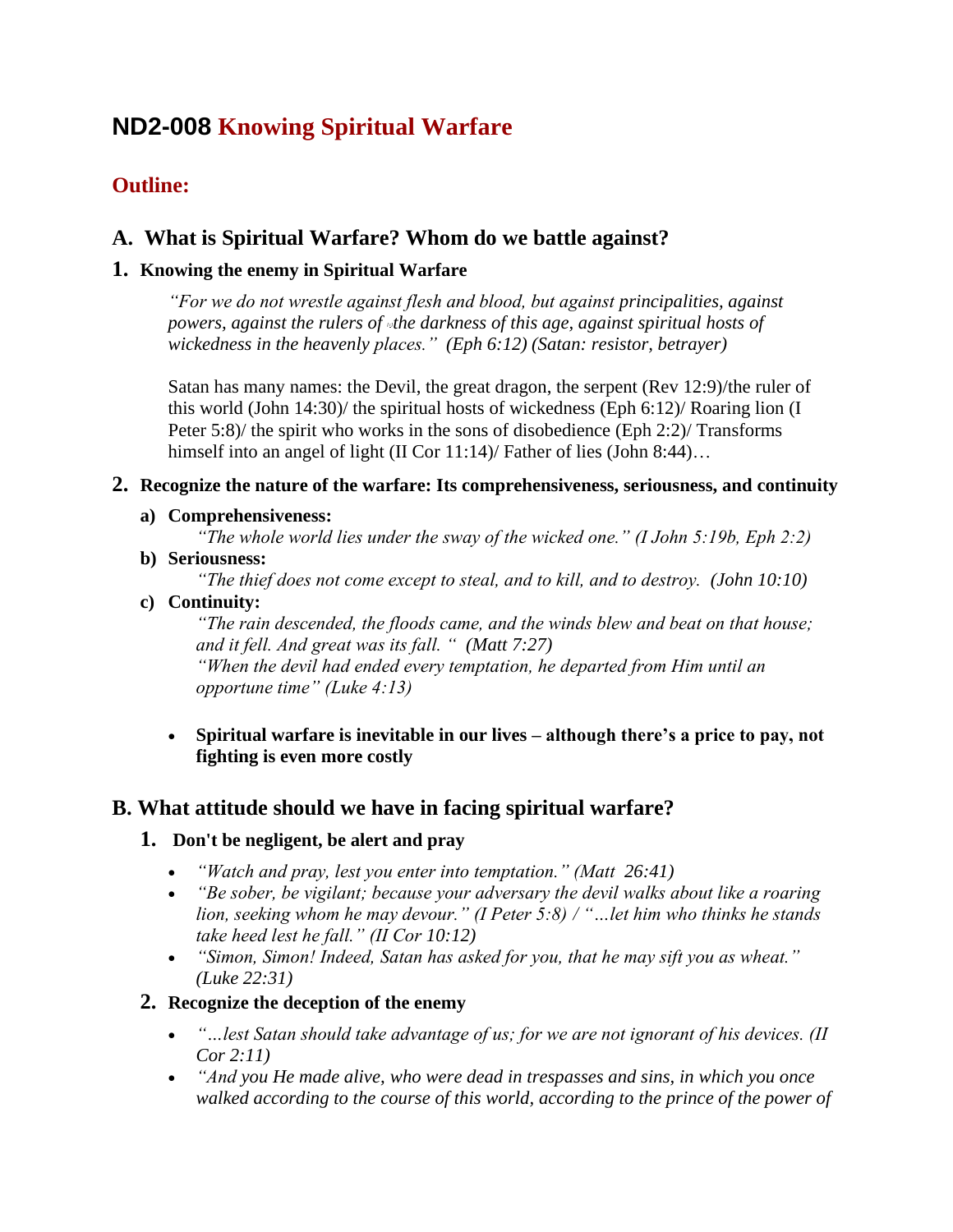*the air, the spirit who now works in the sons of disobedience, among whom also we all once conducted ourselves in the lusts of our flesh, fulfilling the desires of the flesh and of the mind, and were by nature children of wrath, just as the others. (Eph 2:1-3) / "The last enemy that will be destroyed is death." (I Cor 15:26)*

(Sin, world, flash, death, and the power of darkness are most common devices the enemy used to corrupt people)

- **3.** Our struggle is not against flesh and blood, but against the spiritual forces of evil  $-$ **We have only one enemy**
	- *Our struggle is not against flesh and blood, but against …the spiritual forces of evil (Ephesians 6:12)*
	- *"Though we walk in the flesh, we do not war according to the flesh. For the weapons of our warfare are not carnal…" (2 Corinthians 10:3-4) / " …abstain from fleshly lusts which war against the soul." (I Peter 2:11)*

### **4. It is not striving to win, but standing on the ground of the victory of Christ – take the victory of Christ and live out the victorious life**

- *"Therefore God also has highly exalted Him and given Him the name which is above every name, … of those in heaven, and of those on earth, and of those under the earth, and that every tongue should confess that Jesus Christ is Lord.." (Philippians 2:9-11)*
- *"…on this rock I will build My church, and the gates of Hades shall not prevail against it. And I will give you the keys of the kingdom of heaven, and whatever you bind on earth will be bound in heaven, and whatever you loose on earth will be loosed in heaven." (Matt 16:18-10)*

### **5. It is not just a personal battle, it is closely related to the body of Christ**

**(**Example) Achan committed a crime alone (Joshua 7:16-26), Mosses' prayer (Ex 17:11, 32:32)…

*" And if one member suffers, all the members suffer with it; or if one member is honored, all the members rejoice with it." (I Cor 12:26)*

### **C. What is the way to victory in spiritual warfare?**

### **1. Stand firmly on the victorious foundation of the Lamb, to be more than a conqueror through Christ**

- *For this purpose the Son of God was manifested, that He might destroy the works of the devil. (I John 3:8b) / "Now thanks be to God who always leads us in triumph in Christ."(II Cor 2:14)*
- *"…that through death He might destroy him who had the power of death, that is, the devil."*(*Heb 2:14b*)
- *"Therefore God also has highly exalted Him and given Him the name which is above every name" (Ph 2:9)*
- *"Behold, I give you the authority to trample on serpents and scorpions, and over all the power of the enemy, and nothing shall by any means hurt you." (Luke 10:19) / "Assuredly, I say to you, whatever you bind on earth will be bound in heaven, and whatever you loose on earth will be loosed in heaven." (Matt 18:18)*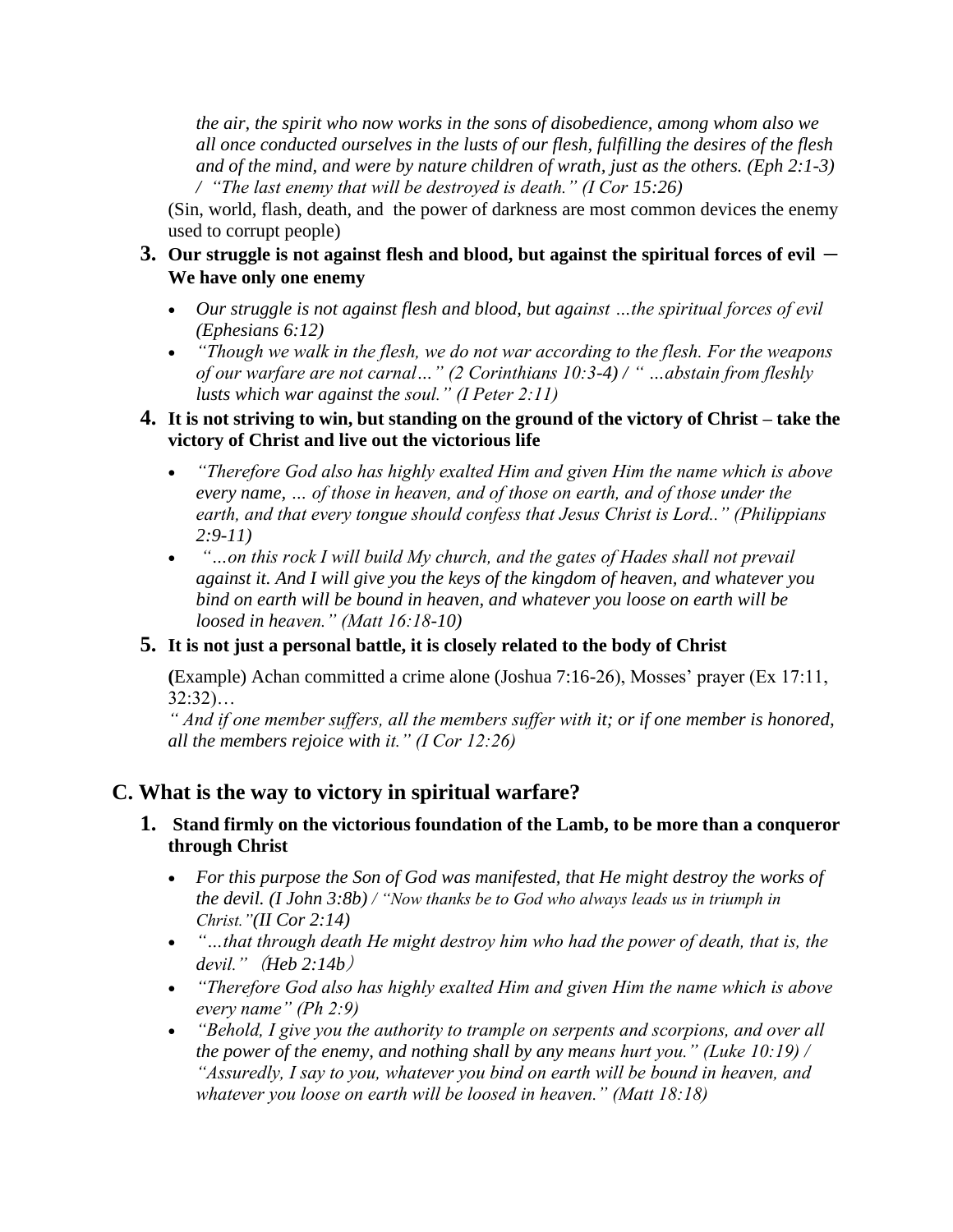• *"...they overcame him by the blood of the Lamb and by the word of their testimony, and they did not love their lives to the death." (Rev 12:11)*

### **2. Rely on the power of the Holy Spirit, be alert and pray in the Spirit**

- "*For though we walk in the flesh, we do not war according to the flesh. For the weapons of our warfare are not carnal but mighty in God for pulling down strongholds." (II Cor. 10:3-5)*
- *"And take the helmet of salvation, and the sword of the Spirit, which is the word of God; <sup>18</sup> praying always with all prayer and supplication in the Spirit, being watchful to this end with all perseverance and supplication for all the saints— <sup>9</sup> and for me, that utterance may be given to me, that I may open my mouth boldly to make known the mystery of the gospel." (Eph 6:17-19*)

### **3. Put on the whole armor of God and resist the devil by faith**

- *"Resist the devil and he will flee from you." (James 4:7)*
- *"…your adversary the devil walks about like a roaring lion, seeking whom he may devour. 9 Resist him, steadfast in the faith" (I Peter 5:8-9)*
- *"Put on the [w](https://www.biblegateway.com/passage/?search=Ephesians+6&version=NKJV#fen-NKJV-29349b)hole armor of God, that you may be able to stand against the viles of the devil. <sup>12</sup>For we do not wrestle against flesh and blood, but against principalities, against powers, against the rulers of [c][t](https://www.biblegateway.com/passage/?search=Ephesians+6&version=NKJV#fen-NKJV-29350c)he darkness of this age, against spiritual hosts of wickedness in the heavenly places. <sup>13</sup>Therefore take up the whole armor of God, that you may be able to withstand in the evil day, and having done all, to stand." (Eph 6:11,13)*

### **4. Keep from sinning and leave no room for the devil**

- *" know that whoever is born of God does not sin; but he who has been born of God keeps himself, and the wicked one does not touch him." (I John 5:18)*
- *"..nor give place to the devil… And do not grieve the Holy Spirit of God." (Eph 4:27, 30)*
- *"No temptation has overtaken you except such as is common to man; but God is faithful, who will not allow you to be tempted beyond what you are able, but with the temptation will also make the way of escape, that you may be able to bear it. (I Cor 10:13)*

### **5. Keep yourself in the love of God**

- *"… Who shall separate us from the love of Christ? Shall tribulation, or distress, or persecution, or famine, or nakedness, or peril, or sword…yet in all these things we are more than conquerors through Him who loved us." (Romans 8:35-39)*
- *"...* Pray in the Holy Spirit and keep yourself in the love of God" (Jude 20b-21)

### **6. Avoid a solitary life, live in the protection of the body of Christ**

- *"..Church, which is His body, the fullness of Him who fills all in all." (Ephesians 1:23)*
- *"if a man is overtaken in any trespass, you who are spiritual restore such a one in a spirit of gentleness" (Galatians 6:1)*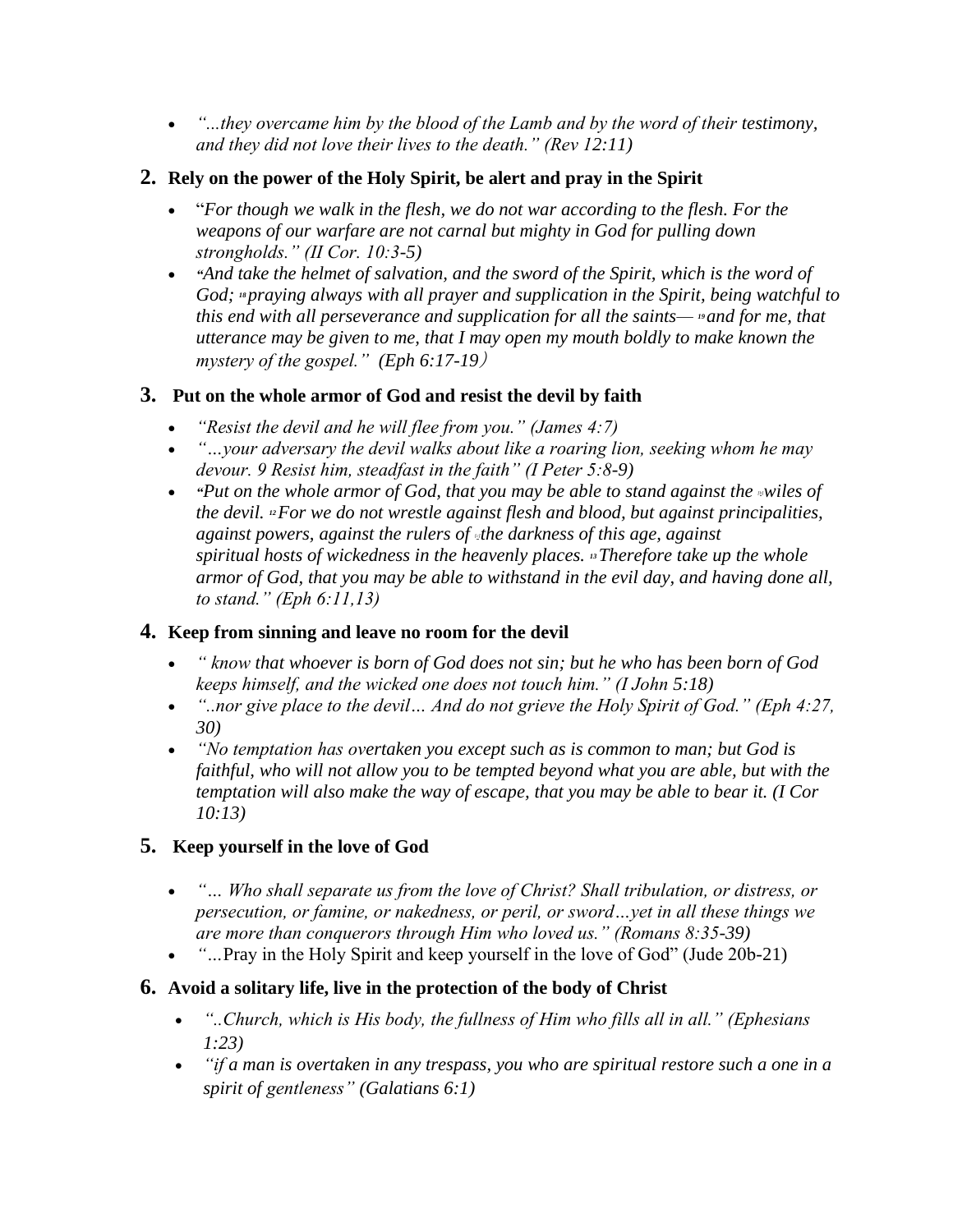• *"Five of you shall chase a hundred…your enemies shall fall by the sword before you." (Leviticus 26:8)*

### **Meditation, Practice, Discussion**

❏ **Content Review: Based on the theme verse and content of this lesson, what are some questions you may have?**

1. What is spiritual warfare? Whom do we battle against in Spiritual warfare? Why do we battle in spiritual warfare?

2. What attitude should we have in facing spiritual warfare? Why?

 $\frac{1}{\sqrt{2}}$  , and the contract of the contract of the contract of the contract of the contract of the contract of the contract of the contract of the contract of the contract of the contract of the contract of the contra

3. In order to overcome spiritual warfare and be victorious, what do we need to pay special attention to?

| 2. $\qquad \qquad$ |
|--------------------|
|                    |
| 4.                 |
| 5.                 |
| 6.                 |

### ❏ **Further Reflection: The impact of this lesson on me, the revelation of the Holy Spirit, and additional thoughts**

1. According to the three natures of spiritual warfare mentioned in the class (comprehensiveness, seriousness, and continuity), please spend at least 10 minutes in deep meditation and prayer on these, so that you can recognize that you are already in, and will always be in the serious spiritual warfare throughout your life. Please share any insights you have with the group members.

 $\frac{1}{\sqrt{2}}$  , and the contract of the contract of the contract of the contract of the contract of the contract of the contract of the contract of the contract of the contract of the contract of the contract of the contra

 $\frac{1}{\sqrt{2}}$  , and the contract of the contract of the contract of the contract of the contract of the contract of the contract of the contract of the contract of the contract of the contract of the contract of the contra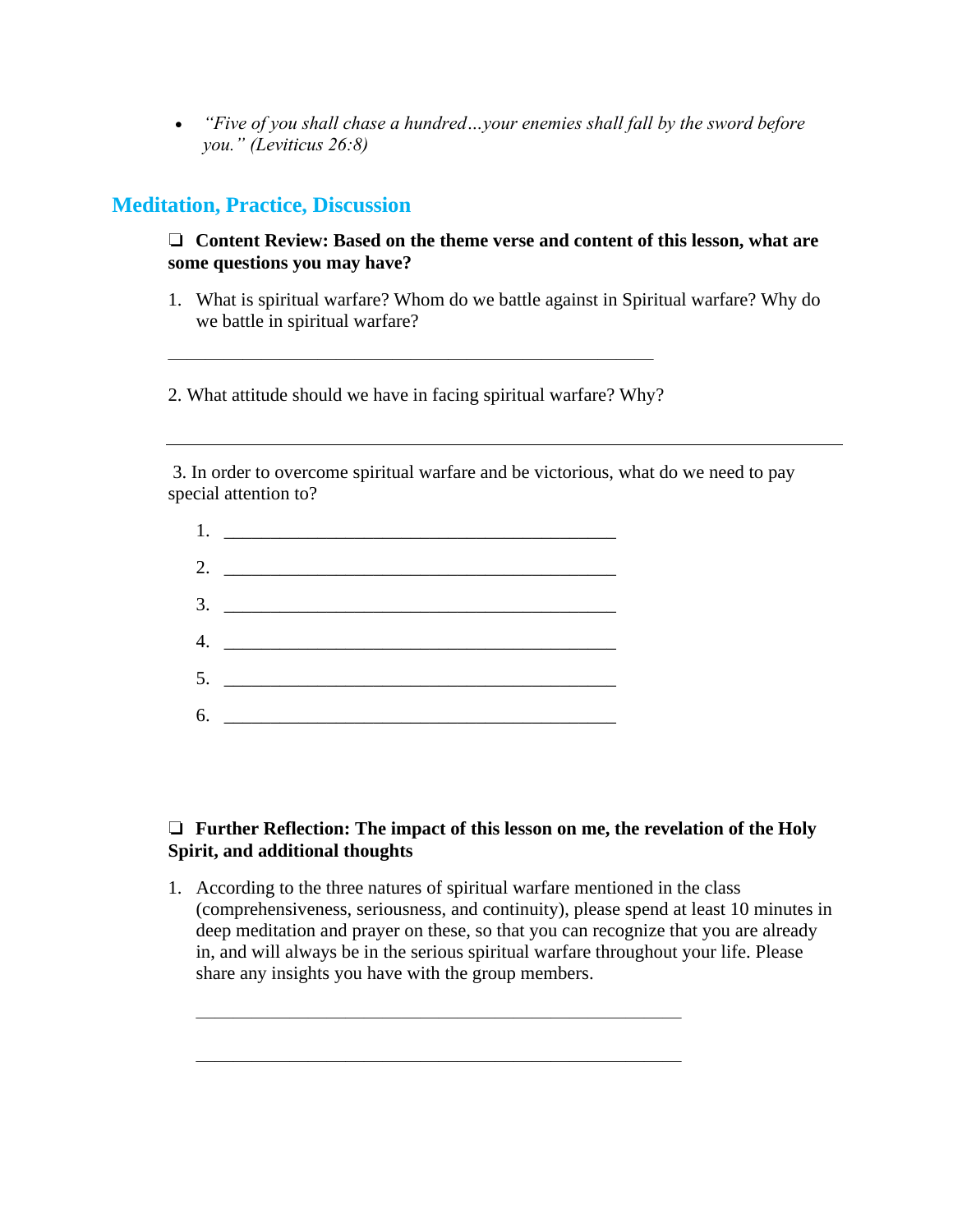2. Please share with your group a specific spiritual battle you are currently experiencing or a weakness that is often exploited by the enemy.

 $\overline{\phantom{a}}$  , and the contract of the contract of the contract of the contract of the contract of the contract of the contract of the contract of the contract of the contract of the contract of the contract of the contrac

 $\overline{\phantom{a}}$  , and the contract of the contract of the contract of the contract of the contract of the contract of the contract of the contract of the contract of the contract of the contract of the contract of the contrac

How does this kind of spiritual warfare or weakness that I have been dealing with, impact the body of Christ (including: my family, group, ministry team, etc.)? How should I face it?

 $\overline{\phantom{a}}$  , and the contract of the contract of the contract of the contract of the contract of the contract of the contract of the contract of the contract of the contract of the contract of the contract of the contrac

 $\overline{\phantom{a}}$  , and the contract of the contract of the contract of the contract of the contract of the contract of the contract of the contract of the contract of the contract of the contract of the contract of the contrac

#### ❏ **The Path to Implementation:**

1. Refer to the six key points of overcoming the spiritual warfare described in the course. Based on the spiritual warfare you are currently experiencing or your weakness you mentioned above, please list the specific insights you have learned or experienced after studying this class, and share them with your group members.

Please intercede and encourage each other in the next two weeks.

Note: If you feel that there is no obvious or specific spiritual warfare or any weakness, please ask the Holy Spirit to help reveal to you, so that we'll learn to be alert to any of the enemy's devices and his work (which is going on all the time), and simply record it each day. Share with the team members in the future.

| Day         | <b>Insights or practice</b> |
|-------------|-----------------------------|
| $\mathbf M$ |                             |
| T           |                             |
| W           |                             |

**Week One**

**.**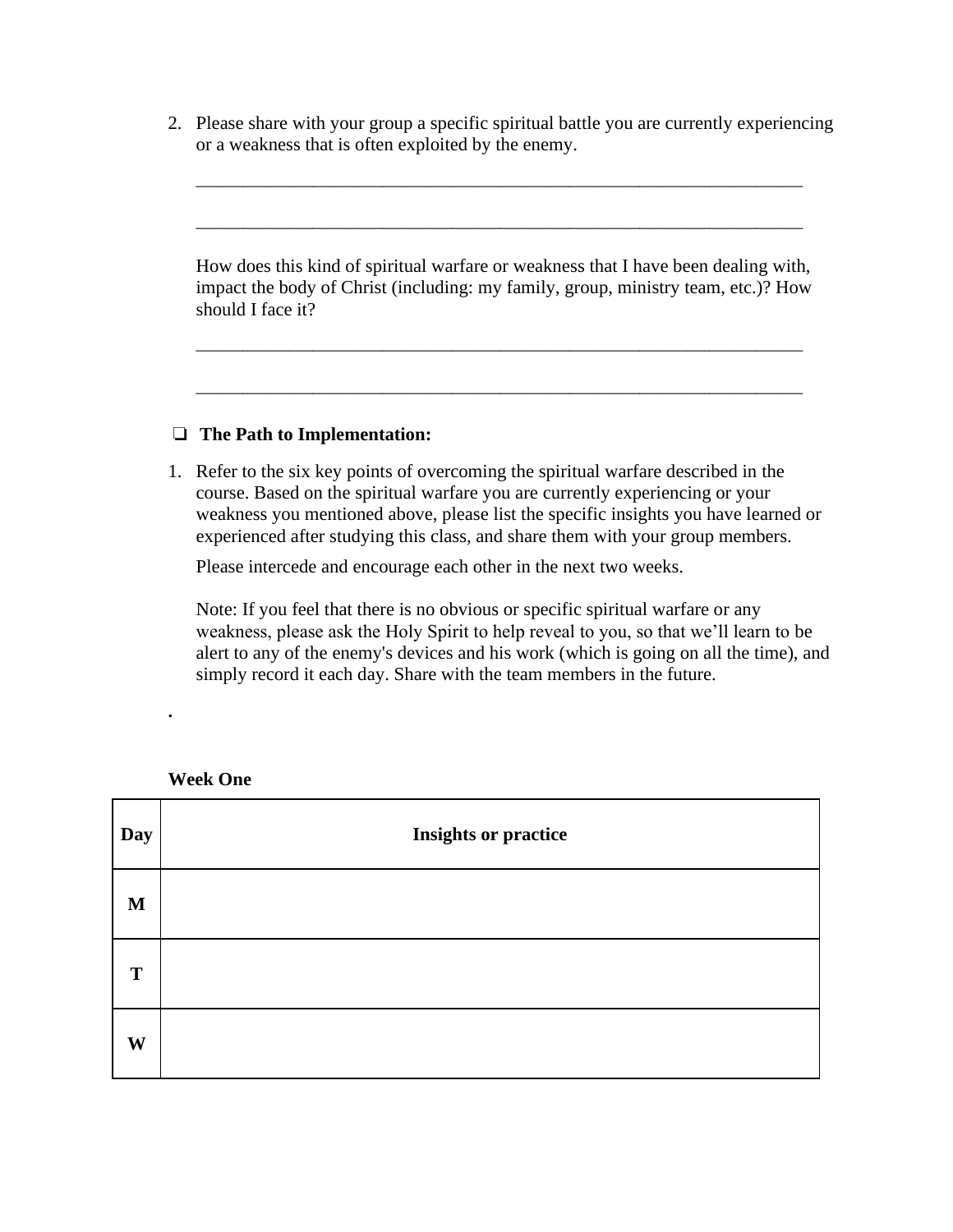| Th |  |
|----|--|
| F  |  |

#### **Week Two**

| <b>Day</b>  | <b>Insights or practice</b> |
|-------------|-----------------------------|
| $\mathbf M$ |                             |
| ${\bf T}$   |                             |
| W           |                             |
| Th          |                             |
| $\mathbf F$ |                             |

2. After collecting the assignment, the group leader and the group members will select some scriptures from the handouts that can be used to help each other learn more of the spiritual warfare. These scriptures will become the weapon to war (the sword of the Holy Spirit, not a useless reed). Use one of the passages every day as a scripture for your daily devotion, pray on it, and recite/pray throughout the day.

### • Message Transcription (Pastor Yu)

Greetings! brothers and sisters. Peace be to you!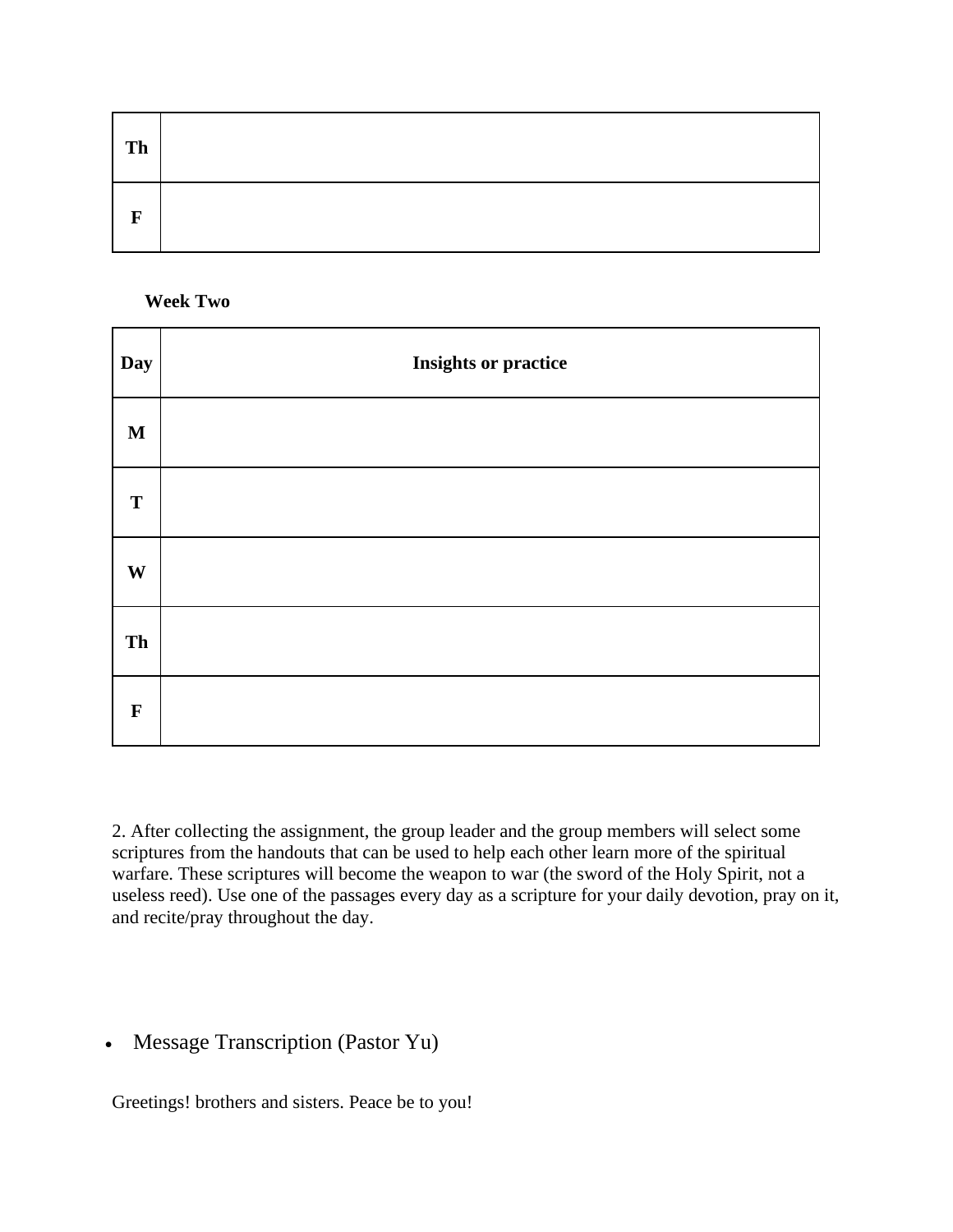Around 30 years ago, the "World Journal" had an article specifically mentioning that modern Christians are less interested in the messages beginning with the "S" word. For example, when it comes to "sin" or the message about "Satan", people don't like to hear it. Similarly, when we are talking about spiritual warfare today, this may not be accepted by some people. People feel there are enough difficulties and challenges in life, and the pressure is so great already. Some may think, " I come to church rarely, and am hoping to hear more about prosperity, positive thinking, or messages that are full of forgiveness, acceptance, and love." Of course, we will not neglect to preach these kinds of messages, about God's love and His forgiveness, or that the house of God is full of God's grace and blessings. However, like today's topic, good medicine is bitter or unpleasant to hear, but is truly beneficial and necessary for us, and these are not what the enemy wants us to hear. This fundamental truth is too important for us, because truth will set us free! The Son of God came to set us free, and He also set people free through the truth, and led us into His salvation.

This year marks the 30th anniversary of my calling to lay down my profession and serve the Lord in the ministry. In the past 30 years, I have preached many times about "spiritual warfare," and almost never failed, every time I was attacked or disturbed by the enemy, because he doesn't want us to talk about this. However, in the past when I preached about it, my heart had never been as heavy as this time. Especially in the past year or so, we have experienced waves of unresolved epidemic pandemic; natural and man-made disasters in various places; ethnic opposition and conflicts on political issues; the enemy's destruction of the church... this generation is afflicted and dreadful to watch. Through all these happenings, God is showing us problems that we should not overlook, but have been ignored; should not lose control, but have been out of control. This is the situation of the individual, the family, the church, and even the entire generation.

In fact, what the enemy really wants is to destroy and resist God and His will. As children of God, we, especially those who experienced the work of the Holy Spirit, naturally become the main targets of the enemy's attack. Even though after hearing today's message, we may not be able to win all battles immediately, at least we will know more about the enemy's devices, so that we know how to be alert and humbler, to rely on the Holy Spirit, and to live out what God has destined for us to live. In other words, not only are we free from the snare and control of the enemy, but also actively serve in the church in the name of the Lord, taking power of the Lord, and working together to crumble, expel, and destroy all the destructive work of the devil.

### **A. What is Spiritual Warfare? Whom do we battle against?**

#### **1. Knowing the enemy in Spiritual Warfare**

First of all, let us understand what is "Spiritual Warfare?" Who is our enemy?

On this spiritual battlefield, our opponent is a veteran. This fallen archangel has existed since God created the heavens and the earth, when God spread the sky and created all things. This fallen archangel has existed since ancient times, is the father of lies and a master negotiator. When Eve talked to Satan in the Garden of Eden, she was not his equal opponent, and was immediately defeated. What we face today is an enemy that must not be neglected. Ephesians 6:12 tells us: " *For we do not wrestle against flesh and blood, but against principalities, against powers, against the rulers of the darkness of this age, against spiritual hosts of wickedness in the*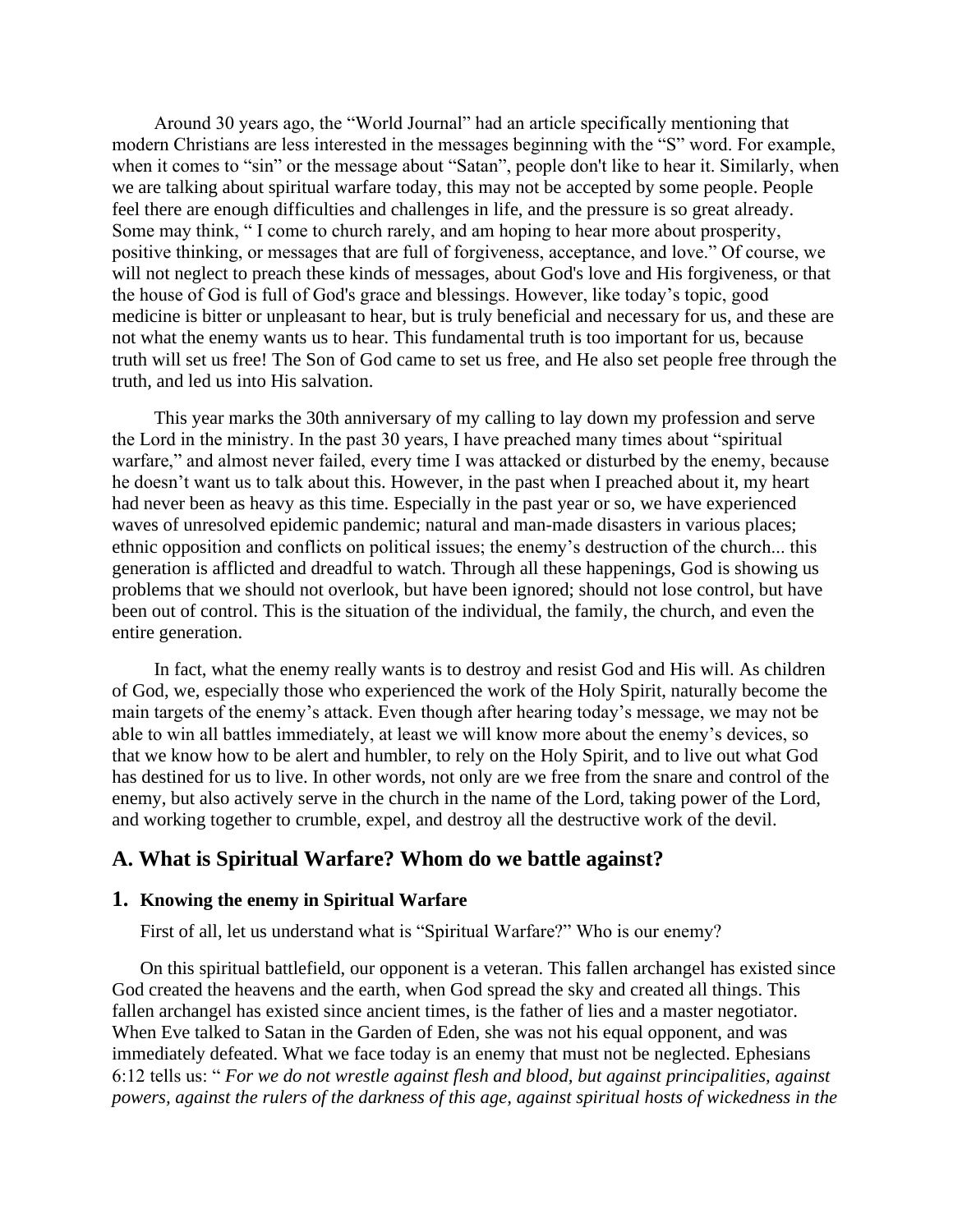*heavenly places.*" "Satan," the original word means to betray and to resist. Satan exists to resist God and His will. The purpose of Satan's attack is to destroy our relationship with God and destroy the way to fulfill God's will.

The Bible recorded many names of Satan; he has many titles. He is also called:

- The Devil, the great dragon, the serpent (Rev. 12:9)
- The ruler of this world (John 4:30)
- The spiritual hosts of wickedness (Eph  $6:12$ )
- Roaring lion (I Peter 5:8)
- The spirit who works in the sons of disobedience (Eph 2:2)
- Transforms himself into an angel of light (II Cor 11:14)
- Father of lies (John 8:44)
- And in Isaiah, Lucifer, morning star, son of the morning, mammon... etc.

From the different titles listed in the Bible and the description of different perspectives, we can know who this enemy is and who we are fighting against.

#### **2. Recognize the nature of the warfare: Its comprehensiveness, seriousness, and continuity**

Today, the enemy aims not only to destroy our body and external environment. These are not the most dangerous things. Moreover, he mainly wants to destroy our relationship with God, destroy our lives, and ruin the accomplishment of God's will. When talking about the nature of warfare, I would like to focus on three points: its comprehensiveness, seriousness, and its continuity.

#### **a) Comprehensiveness**: **The whole world lies under the sway of the wicked one (I John 5:19b, Eph 2:2)**

Ephesians 2:2: *"…the prince of the power of the air, the spirit who now works in the sons of disobedience"*

Now the whole world is under its sway. This is talking about its "comprehensiveness."

#### **b) Seriousness: The thief does not come except to steal, and to kill, and to destroy. (John 10:10)**

The thief comes with only one purpose which is to "steal, kill and destroy" (John 10:10). Today, our opponent in which we battle is an "invisible enemy," and the whole earth is under its sway. We are exposed, but he is hidden and invisible. He is a spiritual demon in the sky. We are in a dangerous situation; this is indeed a very serious matter.

#### **c) Continuity: the rain descended, the floods came, and the winds blew and beat on that house; and it fell. And great was its fall. (Matt 7:27)**

This is our lifetime battle, and it does not end even when we are gone. Since ancient times, from Adam and Eve to the present, it has not stopped, to the thousand-year kingdom, when Satan was temporarily thrown into the bottomless pit, until at the end of the millennium kingdom, after the trial of the Great White Throne, Satan will be thrown into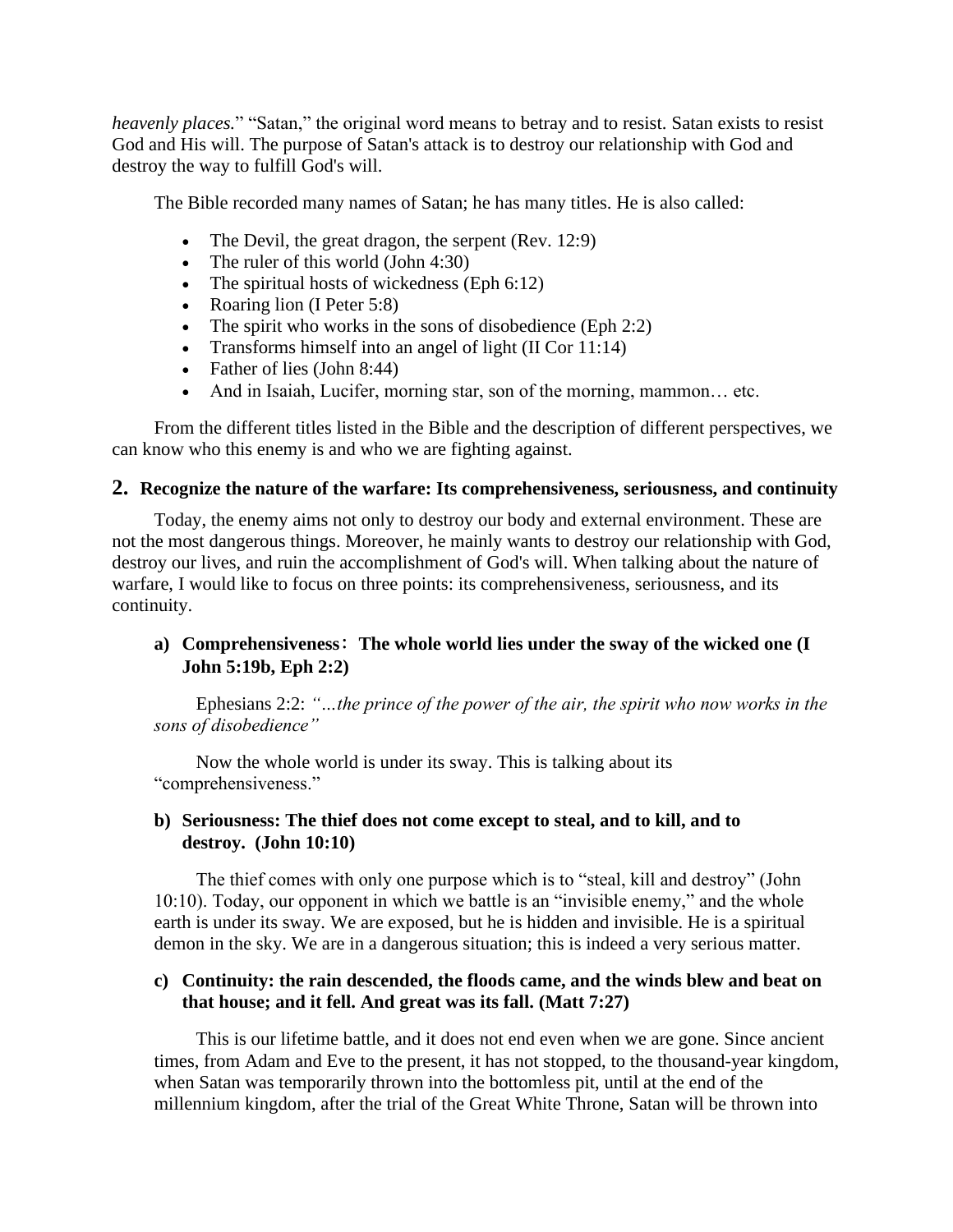the lake of sulfur and fire, and then that will be his fate forever. But before that, Satan exists. Therefore, as long as you and I are still alive, the spiritual warfare will never cease.

Someone may ask: Why doesn't God abolish Satan now? If so, the world would not have so much chaos, pain, craftiness, and treacherous injustice. I believe everyone is eager for the enemy to be eliminated soon, right? I also asked this question when I was young. At that time, a spiritual elder said: God does not abolish Satan today because Satan still has the value of being used by God. Through the presence of the enemy, through its temptations, God edifies us, refines us, saves us, and promotes us. Without the enemy, in a comfortable environment, we will not grow and change. Today God allows the enemy to exist, in order to cleanse us, train, refine us, and build us up.

*The rain descended, the floods came, and the winds blew and beat on that house; and it fell. And great was its fall.*" (Matt 7:27) What is the common feature among the three items Lord Jesus illustrated here? "Rain, water, and wind.", all characterized in its continuity. All of them are a continuous force that constantly "strikes" against the house with the purpose of destruction.

If all oxygen on earth is completely replaced by poisonous gas, then no one can escape; this is **comprehensiveness.** When oxygen is absent, it is a fatal situation for all people, not just uncomfortable to breathe, but life-threatening - this is the **seriousness** of it. If you have an oxygen tank, or if you wear a gas mask, these will allow you to live a few more hours, or a few days - this is the **continuity** of it. I want to use this example to help you understand the comprehensiveness, seriousness, and continuity of this spiritual warfare. Brothers and sisters, if spiritual warfare is so real, how can we take it lightly as if we were not in it? We must remember that the nature of spiritual warfare is: "comprehensiveness", "seriousness", and "continuity."

#### **3. Spiritual warfare is inevitable in our lives although there's price to pay and not fighting is even more costly**

There is indeed a price to fight, but if we don't fight, the cost is even greater. If we don't extinguish wildfires, it will spread. Why do firefighters risk their lives to put out the fire? Many people lost their lives on the fire ground, all aiming to stop the fire from spreading further. Brothers and sisters, the cost of not fighting is even greater. The same goes with spiritual situations. If we allow the enemy to enter our lives, our families, and our churches today, then this spiritual family for sure will be destroyed by the enemy, and become lost, losing control of our homes and churches.

#### **B. What attitude should we have in facing spiritual warfare?**

Before we explore how we can win this battle, let's take a look at the attitude we should have to face the spiritual battle. When we have the right attitude, it is much easier to win the battle. Today, it is because of our lack of vigilance and seriousness in our mentality and cognition that we take spiritual warfare lightly. Let me briefly talk about the right attitude from five aspects:

#### **1. Don't be negligent, be alert, and pray**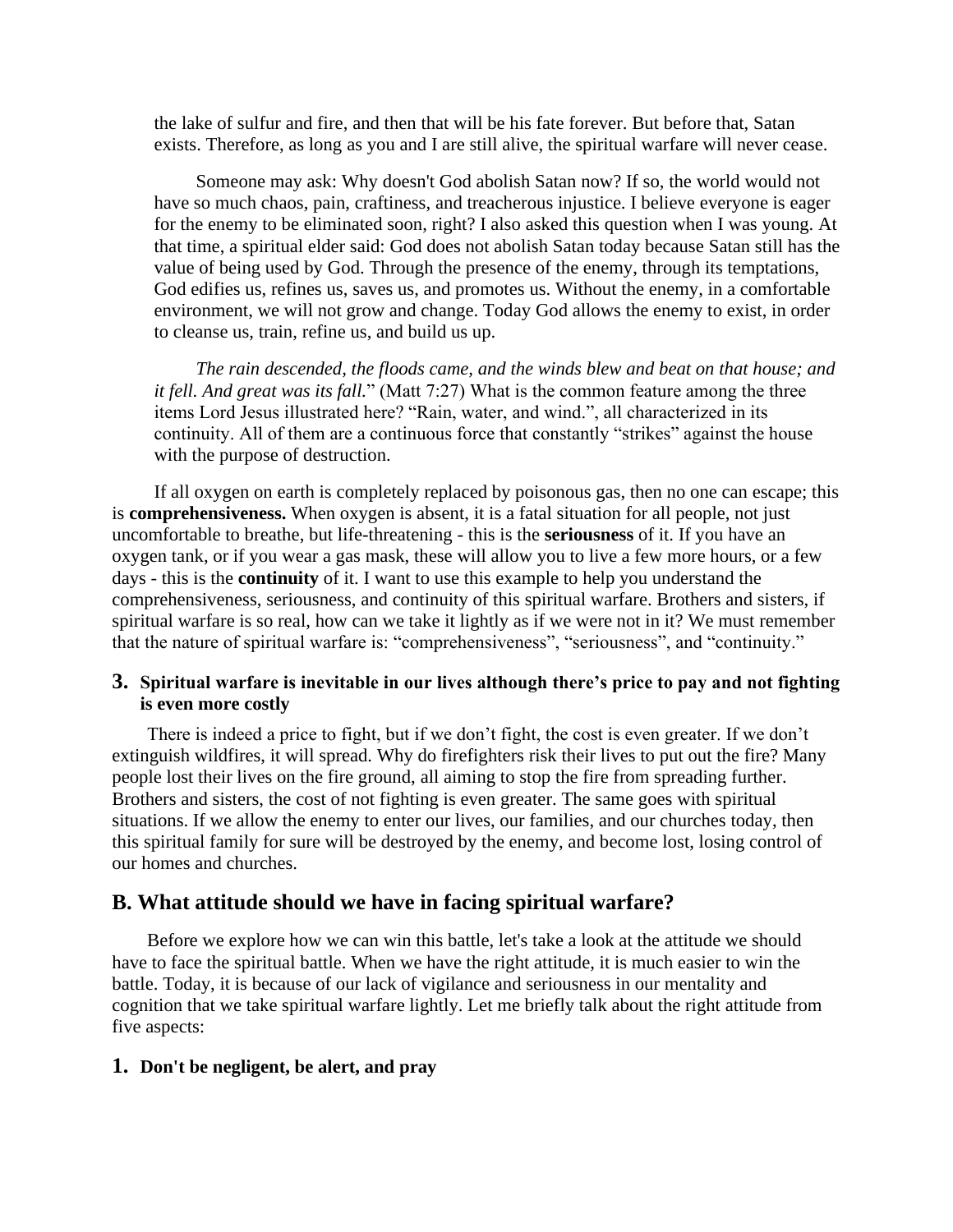Be alert, watch, and pray. The Lord Jesus himself told us: "*Always watch and pray, lest you fall into temptation."* (Matthew 26:41) We face temptations daily. The Lord said to watch and pray so that you don't fall into temptation. The Lord Jesus was to be arrested and tried that night, and be crucified the next day. At this most dangerous and critical level of warfare, the Lord reminded the disciples three times: "Watch with me." As a result, the disciples could not stay awake but slept. Brothers and sisters, this is spiritual warfare, and that is why Jesus reminded us before going to the cross, "Watch and pray, lest you enter into temptation."

In I Peter it says: "*Be sober, be vigilant; because your adversary the devil walks about like a roaring lion, seeking whom he may devour*." (1 Peter 5:8) If you look at the picture on the screen closely, aren't you afraid of those three lions charging towards you? Satan who is invisible is much more terrifying than this! Satan "*walks about, seeking for someone to devour.*" If we don't watch out, we will be eaten. I once said: "In the past, the enemy had to look everywhere, but now he has "all-you-can-eat" buffet. This buffet is abundant, Satan can't even finish it, Satan doesn't have to search at all. We are not joking about this, this is the actual situation, it exists everywhere. Satan can devour God's children through sin, temptations, even though epidemics, political issues, and election campaigns.

I Corinthians 10:12: *"…let him who thinks he stands take heed lest he fall."* This verse reminds us that many people fall when they think they are strongest. Peter thought that others would fall, but he would never fall. He even said to Jesus, *"Even if I have to die with You, I will not deny You!"*." (Matthew 26:34) He really loves Jesus; this Is his strength. Unexpectedly, he fell when he thought he was strong enough to stand. David feared God ever since he was a child. His psalm says that he will not walk with the wicked or sit in the seat of a scoffer. He has maintained his integrity since he was a child. But just when he was not careful, thinking that there's no problem, he fell suddenly. When some preachers fall, most of them said that they thought their marital life was what they can boast about most, and was most grateful of, but they did not expect to fall on the very thing they boasted about. When we think we stand firm, we must be careful! None of us can boast casually.

Jesus said to Peter, "*Simon, Simon! Indeed, Satan has asked for you, that he may sift you as wheat.*" (Luke 22:31) Brothers and sisters, have you ever seen sifting wheat on the field? It is to sift out the chaff and keep the wheat. Don't think that Satan sifts us today just to sift us out, rather Satan wants to retain us. The better you are, the more Satan wants to have you. If you are the chaff, even Satan doesn't want it. Once a servant of God said: "Lazy people not only can't use God, even Satan doesn't want to use him." Today, standing before the Lord, we really have to be careful and watchful. We should also pray for each other so that the enemy cannot sift us out. Even though we saw Peter sifted temporarily, and Satan seemed to win, Jesus said, "*But I have prayed for you, that your faith should not fail; and when you have returned to Me, strengthen your brethren*." (Luke 22:32). I truly thank the Lord, not that we will not fall, but that we have a great Savior who loves us forever. He knows how to restore us, rebuild us, and help us to stand up again.

#### **2. Recognize the deception of the enemy**

II Corinthians 2:11 tells us:"*lest Satan should take advantage of us; for we are not ignorant of his devices*."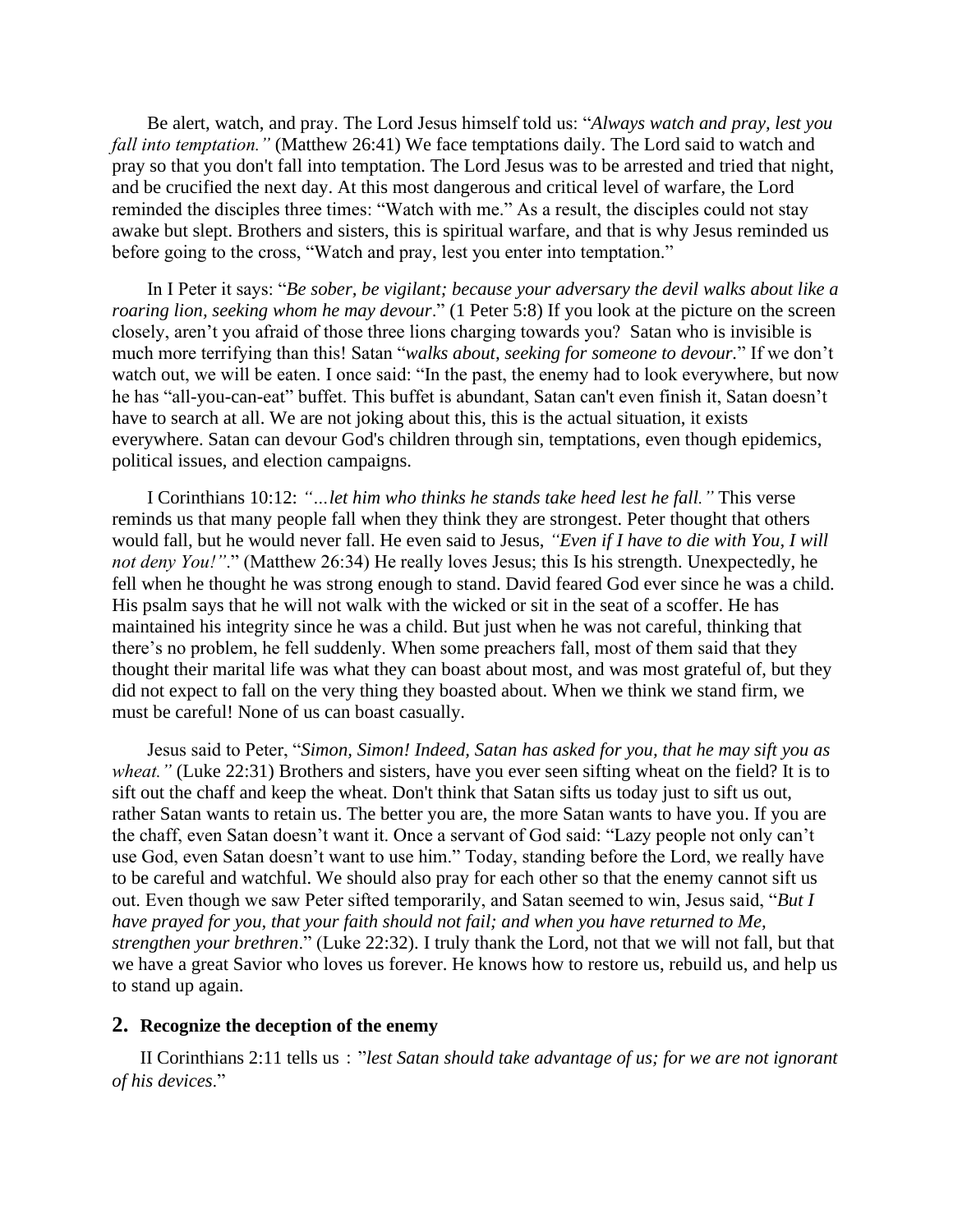Satan is very good at creating opportunities and making the most of them. He is dreadful, and is much more diligent than us! When we are asleep, Satan is working; when we are wasting the opportunity God gave us, he is creating opportunities to tempt and trap us. Paul said, "*We are not ignorant of his devices*" (II Corinthians 2:11), but are we really not ignorant of it? If so, today will not be so chaotic; If we really know, there would not be so many internal struggles in the church today; if we really know, we wouldn't criticize and judge on minor issues, and create so much harm and hurt.

The enemy wants to destroy families, and to steal them away, specifically those families that are happy, successful, with good financial wellbeing, and are good in all areas. For example, one said to a brother: "Your preaching of the gospel is different from others. What you say really has more content. When I listen to you, I feel convinced by you because what you say is so profound." The brothers were ecstatic. Two days later, she called on the road again: "I have a broken tire. You are the most caring person. Can you come and help me?" The brother asked for leave from the boss, left work and ran out to help. His wife was very angry when she found out. He still said, "Be loving, preach the gospel, and be a witness." Little did he know he was sinking one step at a time, and at the end, the whole family was taken away by that woman.

Brothers and sisters, do we really know the enemy's devices? Satan is pervasive, and knows our weaknesses. He is a master of fishing, and knows all kinds of bait every fish likes. Satan knows the weaknesses of each of us, and he also knows how to use our weaknesses to entice us. Do we really like what Paul said: "We are not ignorant of his devices?"

Ephesians 2:1-3, Paul listed all kinds of devices and attacks the enemy would use: "*you who were dead in trespasses and sins, in which you once walked according to the course of this world, according to the prince of the power of the air, the spirit who now works in the sons of disobedience, among whom also we all once conducted ourselves in the lusts of our flesh, fulfilling the desires of the flesh and of the mind, and were by nature children of wrath, just as the others." Another thing that attacks us is "death" - God " The last enemy that will be destroyed is death."* (1 Corinthians 15:26) Sin, the world, the customs and trends of this world, the flesh, death, and the power of darkness are the most common methods used by the enemy to corrupt people.

**First, "sin."** As long as we fall into sin, our fellowship with God, our spiritual health, and our relationship with people will all be destroyed at that moment.

**Second, the "world."** In the past 30 years, since the internet became widespread, human history, life, interpersonal relationships, physical and mental health, and moral standards have all altered tremendously, more than the past thousand years, and they are still changing rapidly. Elder John said, *"Do not love the world or the things in the world. If anyone loves the world, the love of the Father is not in him. For all that is in the world—the lust of the flesh, the lust of the eyes, and the pride of life—is not of the Father but is of the world."* (I John 2:15-16) James said: "…*Whoever therefore wants to be a friend of the world makes himself an enemy of God."* (James 4: 4) The whole world is against God.

**Third, "the flesh."** If we claim to believe in the Lord, yet our lives have not changed, our attitudes have not changed, our priorities have not changed, our views and values have not changed, and our bondage hasn't changed, everything is still the same as in the past. Brothers and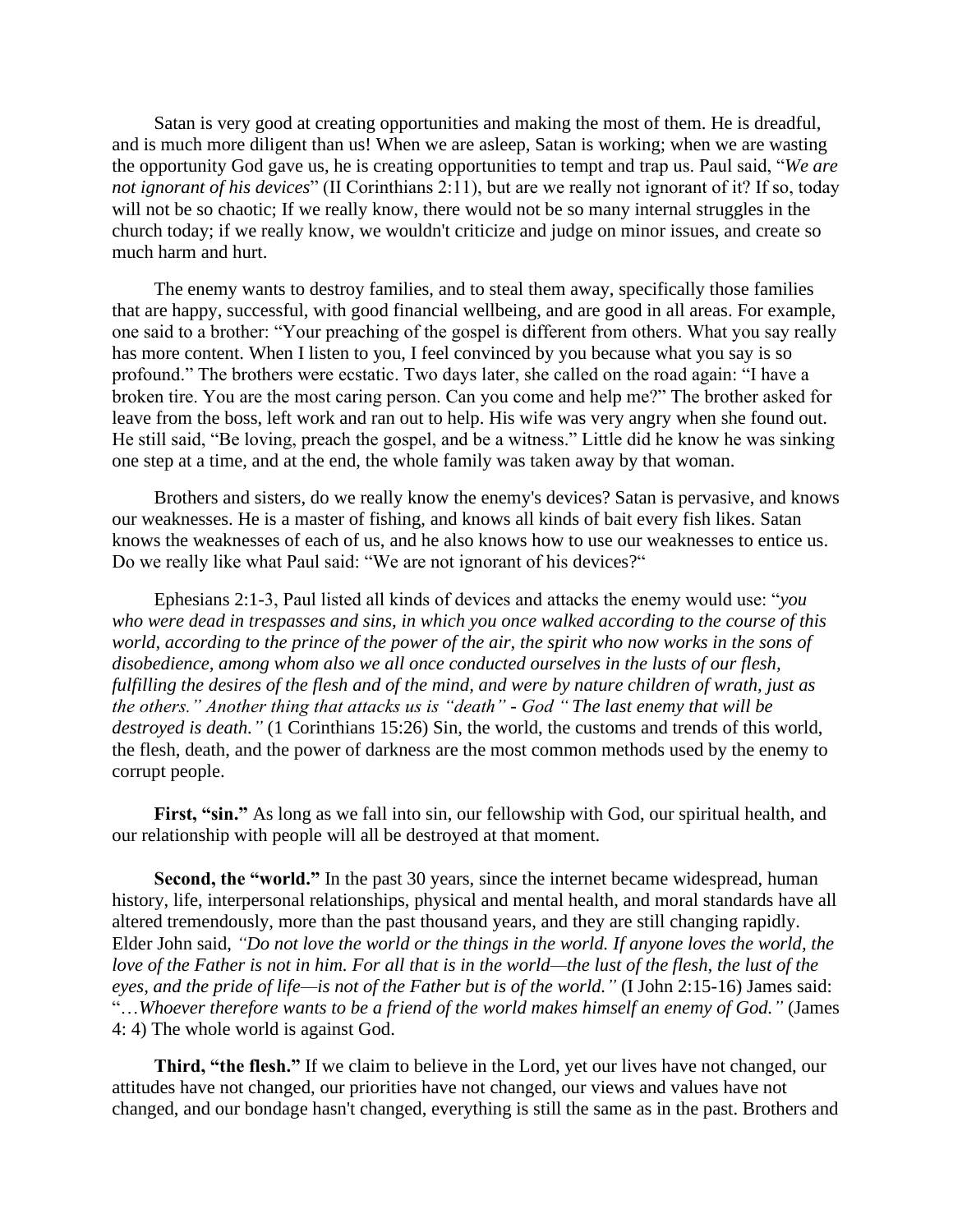sisters, this is about our "flesh," which is intact, because my "flesh" is too big to accept changes. On the first day of class, the teacher said, "The seat you sit in today is the seat you will sit later. Get up and pick your seat now." Everyone picked a seat they liked and sat down. One or two months later, the teacher said, "We are changing seats today." Everyone started to complain. They were used to sitting and didn't want to change. How comfortable it is to sit in that corner, and how comfortable it is to be a little farther away from the teacher. People don't like change because all changes have a price.

**Fourth, "death."** The Son of God "*... through death He might destroy him who had the power of death, that is, the devil*" (Hebrews 2:14), in order to "*release those who through fear of death were all their lifetime subject to bondage*." (Hebrews 2:15). How many people fear death? If you say that you are not afraid of death, it is because you have not really faced death directly. I have seen my grandmother die when I was a child, and have seen someone die in my neighborhood. One day I heard that I might die in one or two years, the fear of death immediately overtook me, and it felt like a thousand needles pierced my body. I didn't expect death to be such a horrible thing. It came suddenly when I was not prepared.

Brothers and sisters, we all need to know the enemy's devices and stand strong by the Lord. Don't think that I'm fine for I have no obvious sins. The enemy will use various ways to incapacitate you, just like boiling a frog in warm water. When you find that you are in temptation, you can no longer jump, because all your ability to resist and escape has been unknowingly corrupted and disabled. Why do so many people fall when temptation comes? Often, failure did not start at that moment, but way before that, he had already fallen.

In the following third, fourth, and fifth points, I will talk about "not that...but this," these are the correct attitudes we need to have.

#### **3.** Our struggle is not against flesh and blood, but against the spiritual forces of evil  $-\text{We}$ **have only one enemy**

We have only one enemy. People, things, and matters that you see are often just tools or ways used by Satan. But we are often deceived by our enemy, thinking that these are our enemies. Even the people in our own family have become our enemies. It is important to know: Our only enemy is the invisible Satan, the devil. He uses a variety of roles to confuse and destroy people. Peter said in I Peter 2:11: " *…abstain from fleshly lusts which war against the soul*." Spiritual warfare is warfare in the invisible realm. The missionaries were killed; and martyred in Muslim countries… of course, these were all battles, but the more terrifying ones were the invisible battles.

Therefore, we "*do not wrestle against flesh and blood, but … against spiritual hosts of wickedness in the heavenly places."* (Ephesians 6:12). Moreover, "*though we walk in the flesh, we do not war according to the flesh. For the weapons of our warfare are not carnal…*" (II Corinthians 10:3-4). The Bible talks about three no/not in these two places: not...not...not. Let's take a look at the picture I drew today.

**First,** we are not fighting against the flesh. Our enemy is in the spiritual world.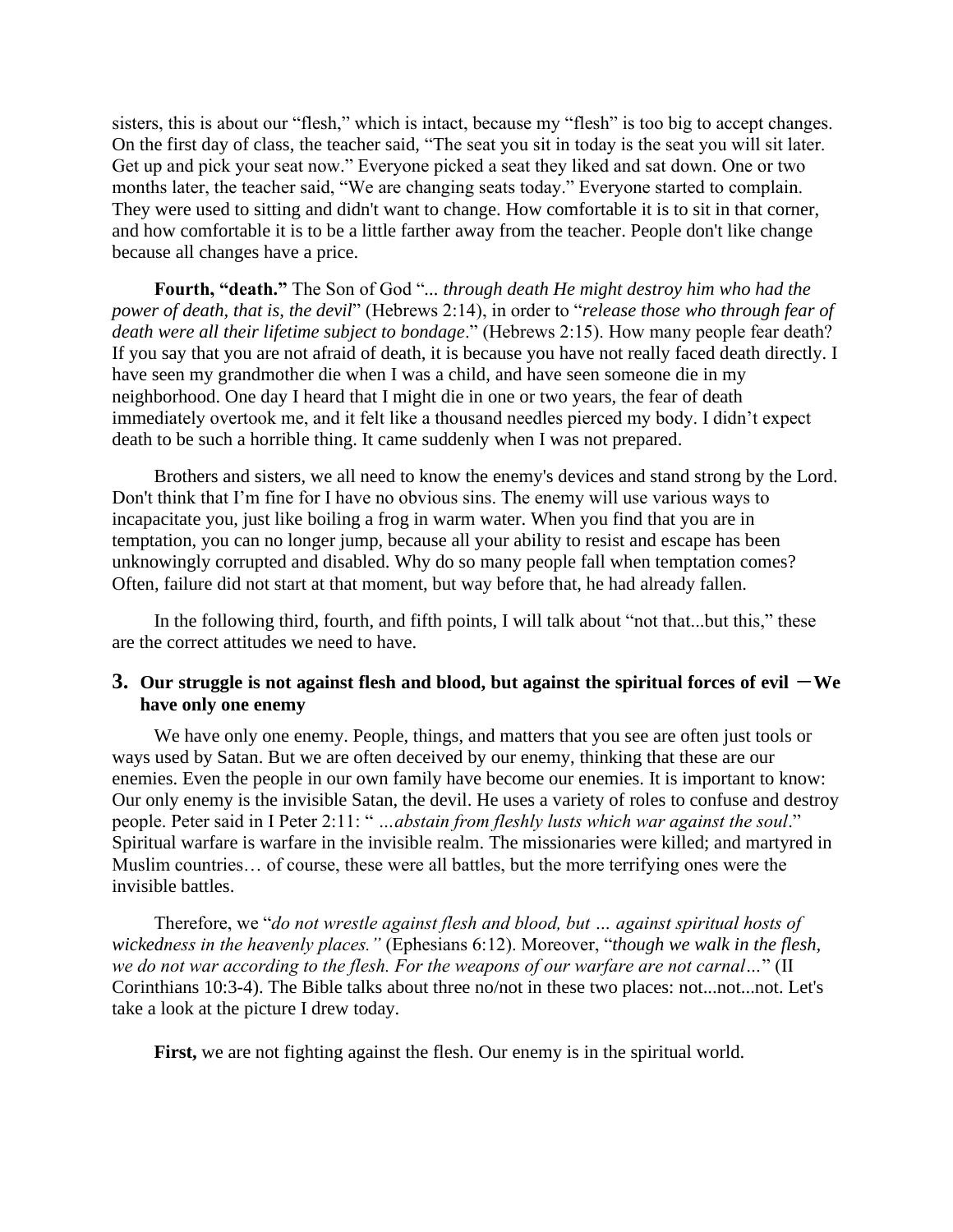**Second,** we are not at war according to the flesh. In other words, we must rely on the Holy Spirit. No one can depart from Christ to prevail, similarly no one can depart from the Holy Spirit and have the power to overcome Satan.

**Third,** weapons of our warfare are not carnal. We do not rely on our flesh, nor do we need to use carnal weapons to fight. Instead, we put on full spiritual armor and fight against spiritual hosts of wickedness in the heavenly places.

#### **4. It is not striving to win, but standing on the ground of the victory of Christ – take the victory of Christ and live out the victorious life**

The victory of the battle for Christians today depends on the Lord, not on numbers of people. We are able to prevail in spiritual warfare because Christ has already conquered it for us. When Christ said "it is finished," when Christ was "resurrected from the dead," all the power of Hades and Satan were crushed, and it had no way to entrap Christ with its poisonous hook. Because Jesus Christ was completely sinless and resurrected from the dead, He "...*shared in the same, that through death He might destroy him who had the power of death, that is, the devil."* (Hebrews 2:14) Today we are standing on Christ's victorious position and assume the victory of Christ, to experience, to live, to witness this victory, as written in Psalm 23, "*You prepare a table before me in the presence of my enemies..*." (Psalm 23:5) There was a very good testimony of the battle in the plains of Jericho. When God's people left Egypt and entered Canaan, they had not yet begun to fight. They first ate a feast in the fields of Jericho, the feast that God had prepared for them in front of the enemy. Therefore, when we break the bread, we can claim, "We can point at the banquet on this table to proclaim triumph over Satan. Jesus shed his blood for me, this bread was broken for me, all my sins were solved, when I ate, I united with the life of Christ." No banquet on earth can compare to this banquet.

In addition, our victory is through Jesus Christ who has obtained the name that is above all names, "*Therefore God also has highly exalted Him and given Him the name which is above every name, … of those in heaven, and of those on earth, and of those under the earth, and that every tongue should confess that Jesus Christ is Lord.*" (Philippians 2:9-11)

I remember that around 30 or 40 years ago, the tumor on my face was swollen and hardened. One time, I fellowshipped with a spiritual elder and asked her to pray for me. She asked me, "What is the name of your disease?" I said, "My disease has no name, because the doctor said it grew for unknown reasons..." She said, "You have to give me a name, because Philippians 2 tells us that as long as there is a name, it must bow to this "name above all names." We need to know what is our illness, where is the problem, it must have a name, and then we pray in the name of Jesus to make it fall under the "name above all names" of Jesus Christ.

When we bought our current church building, we never felt our enemy was the city government, Intel Corporation, or Applied Materials. Although they strongly opposed allowing us to enter this area. We know that our enemy is definitely not them, instead we all pray for them. When we came back from the meeting and knew the names of their supervisors, their names were written on the whiteboard of the prayer room, and they were named for God's blessing, because they were not our enemies at all. We are victorious in the name of Jesus Christ, and in the name of the Lord, all the work of the enemy is dismantled.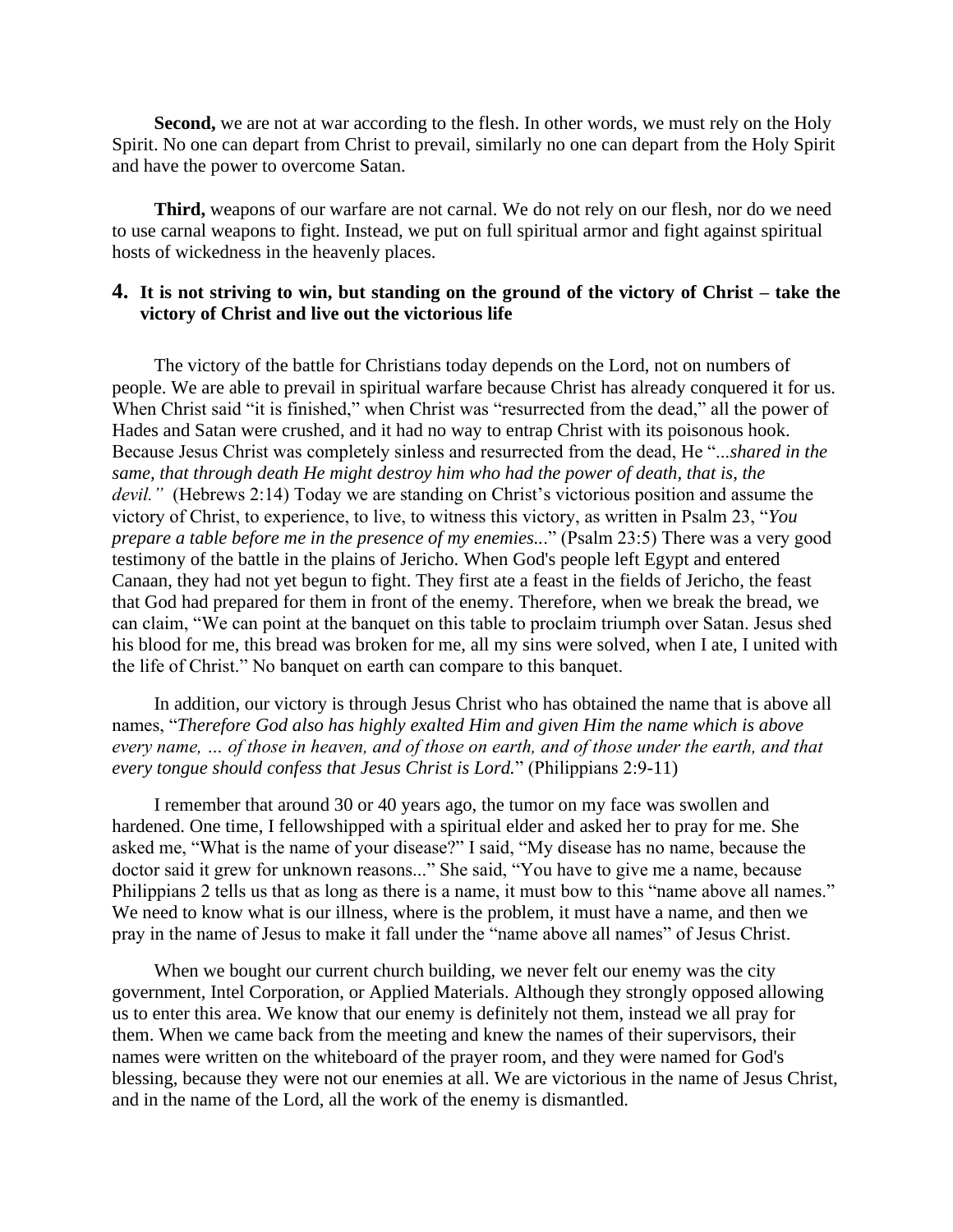Matthew 16:18-19: *"…on this rock I will build My church, and the gates of Hades shall not prevail against it. And I will give you the keys of the kingdom of heaven, and whatever you bind on earth will be bound in heaven, and whatever you loose on earth will be loosed in heaven."* What a glorious promise this is.

This picture was taken when Mrs. Yu and I finished serving in Greece many years ago. We went to the neighborhood to rest for a day, before returning to continue teaching. This place is called Meteora, the monastery is built on top of a big rock. The church is built on the great rock of Christ, beyond the reach of the enemy. Therefore, the position of the church is heavenly, surpassing, and victorious. Moreover, the Lord said: "*the gates of Hades shall not prevail against it*." (Matthew 16:18). When Dean Huang Zijia of the "Spiritual Advancement Association " in New York preached his message this year, he specifically mentioned this "gate" is for people to come in, and also to block people from entering. He said, "God has given His authority to His church, even the gate of the Hades cannot overcome. When we hold the key to the kingdom of heaven, despite the fact that hell wants to shut it down, it cannot shut us down." We can go in grandiosity, and release the prisoners and slaves who are bound by the enemy. He said, "The key to the kingdom of heaven is the gospel of the kingdom of God." We have already held this key to the gospel today. It cannot be blocked by the gates of the hades. You can release the captives when you open it. The authority of the church is not only in prayers, but we also have this "key" in our hands, which cannot be blocked by the authority or the gates of the hades. Whatever we bind God binds, and whatever we release God releases. Speaking of this, the church really falls short of the Lord, right? We fall short in the gospel, in prayer. There are still so many problems, because we have not properly used this authority to win.

#### **5. It is not just a personal battle, but is closely related to the body of Christ**

[Example]: In Joshua 7, Achan committed a crime alone (Joshua 7:16-26), only for gold, silver and a beautiful dress, and the Israeli army was defeated. For this matter, God asked them to confess their sins and repent. Joshua asked God why they were defeated? We would think that it was because of their pride, because they said they only needed three thousand people (to capture Aicheng) , which is enough, because it is a small city. The truth is, it is not just because of pride. God revealed to them, it was because they did not remove "things that should be destroyed". "*The Israelites cannot stand before the enemy...If you don't remove the things that should be destroyed from you, I will no longer be with you*." (Joshua 7:12) Without God's presence, they are doomed to failure. God told them to draw lots, and drew out Achan. Joshua asked him, "*Why have you troubled us*?" (Joshua 7:25) Do not think that if I closed the door and committed a crime no one knows, it would be fine. It absolutely affects the entire kingdom of God and the entire body of Christ.

Brother John Nelson Darby once visited a brother for he grew cold towards the Lord and went to places that should not be visited daily. This brother was upset that Darby came bothering him, so he said, "Just mind your own business, why are you bothering me?" Darby said, "Brother, I am here to mind my business. You ran to the place where you shouldn't go, and you took me to it, do you know? You took the whole church, and even took Christ there. You still tell me it's not my business?" That day the brother knew what the church was and what the body was for the first time. My failure alone affects the whole body of Christ, and my victory alone affects the whole body as well. If one member suffers, all the members suffer with it; or if one member is honored, all the members rejoice with it. This is a spiritual principle. Thus, I must ask brothers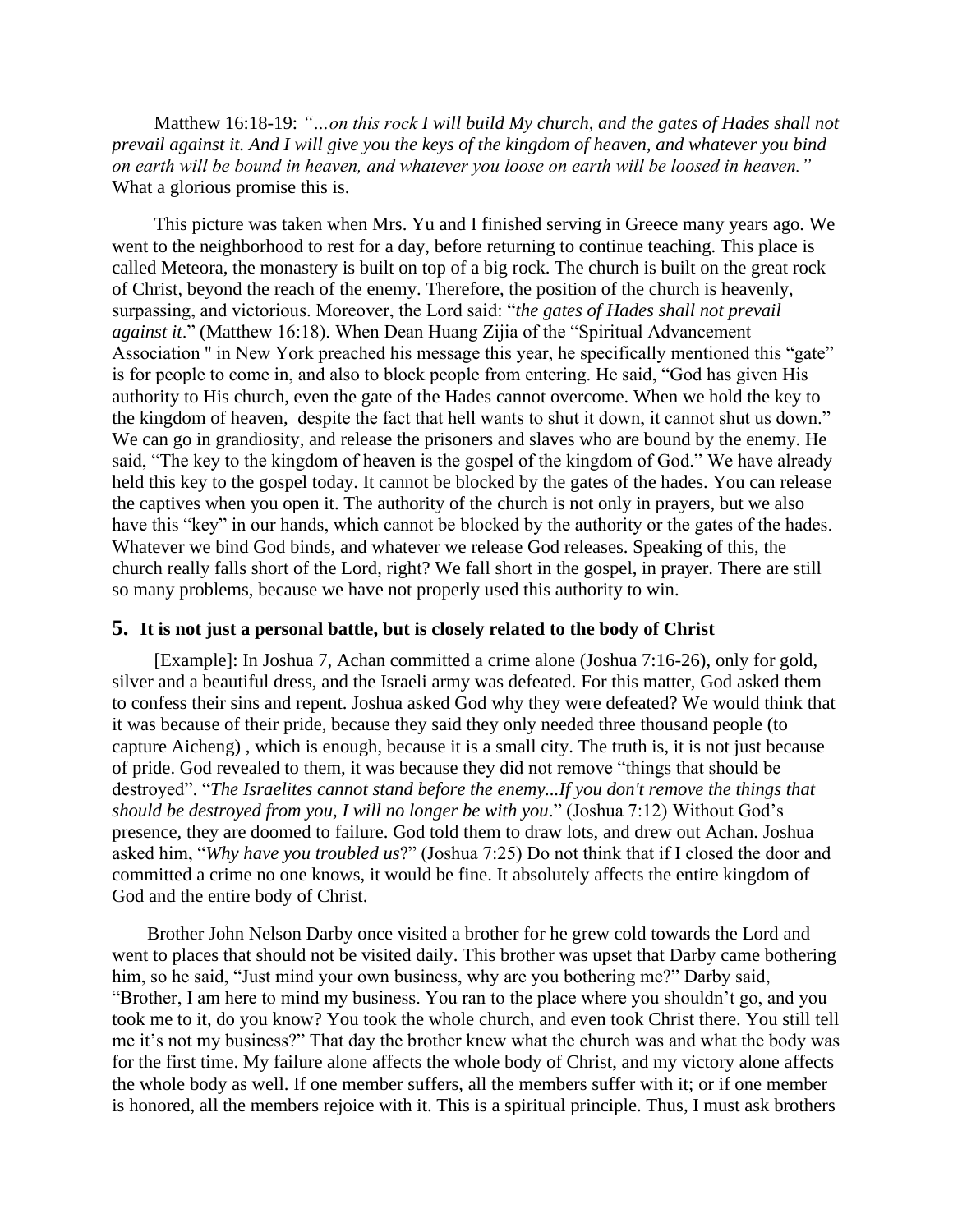and sisters to love God's house, love the church! We should all care. My success or failure does not only matter to me, but also involves the whole family of God.

[Example]: When Moses went up to the top of the hill and prayed (Ex. 17:11, 32:32), Moses held up his hand, that Israel prevailed; and when he let down his hand, Amalek prevailed. This is what I am constantly saying: "In true prayer, something will happen; and something will happen also if we don't pray!" When we truly pray, God's people and God's house will be victorious and blessed; when we don't pray, the Amalek triumphed. Don't just rush to solve the problem, rather, remember to kneel before God, see the problem from God's perspective, and pray for the problem. Many problems are caused by us failing to raise our hands in prayer. The victory or defeat on the top of the hill determined the victory or defeat in the valley; the "invisible" prayer and the "invisible" battle determined the "visible" battle in life. When Moses prayed, he affected the entire family of God. When God's anger burns, he will destroy these people. Moses said: "…*if you will forgive their sin—but if not, I pray, blot me out of Your book which You have written*." (Exodus 32:33) Moses prayed by himself, and it turned out that millions of people were spared. Moses himself was victorious, but what he cared about was God's people and God's family.

You must come to the prayer meeting! The measure of a person's prayers speaks of his spiritual state, as well as the measure of his spiritual responsibility. Why is the United States so miserable lately? Today's American churches really need to repent! We are so comfortable; we need such a wakeup call to wake ourselves up! Through such things, we can see our problems, our shortfall, and the destruction in the hands of the enemy.

#### **C. What is the way to victory in spiritual warfare?**

Before I talk about "the way to victory in spiritual warfare," I have two points to remind everyone:

**First,** although Satan is aggressive, and he does have some supernatural power, he is definitely not like God who is "omniscience, omnipotence, omnipresent". Satan is still limited. So don't be overly afraid of him or exalt it. Don't assume all bad things are from Satan, or all mistakes were caused by Satan. I have heard some people say that they should pray for the pulpit of the church and cast out demons because the pastor preached with no anointing and power. We should pray for the pastor, let him pray more, rely more on the Lord, pray with the anointing and power of the Holy Spirit, and even make him more diligent and better prepared; or if the pianist is not good, don't run to pray for the piano, or rebuke the demon in the piano. Brothers and sisters, this is because we take the enemy too high and neglect our own responsibilities. Although the enemy has supernatural powers, and he is evil, it is still under God's supreme authority. Today, the children of God are under the protection of God's sovereignty and power. Without God's permission, Satan cannot hurt us. He can tempt us, he can destroy us through temptation to subdue us, but this does not mean that Satan can kill God's people casually, because we all belong to God.

**Second,** In Job chapter 1, Satan came to challenge God and said, *"…Does Job fear God for nothing? Have You not made a hedge around him, around his household, and around all that he has on every side?*" (Job 1:9-10) God said: *"…all that he has is in your power; only do not lay a*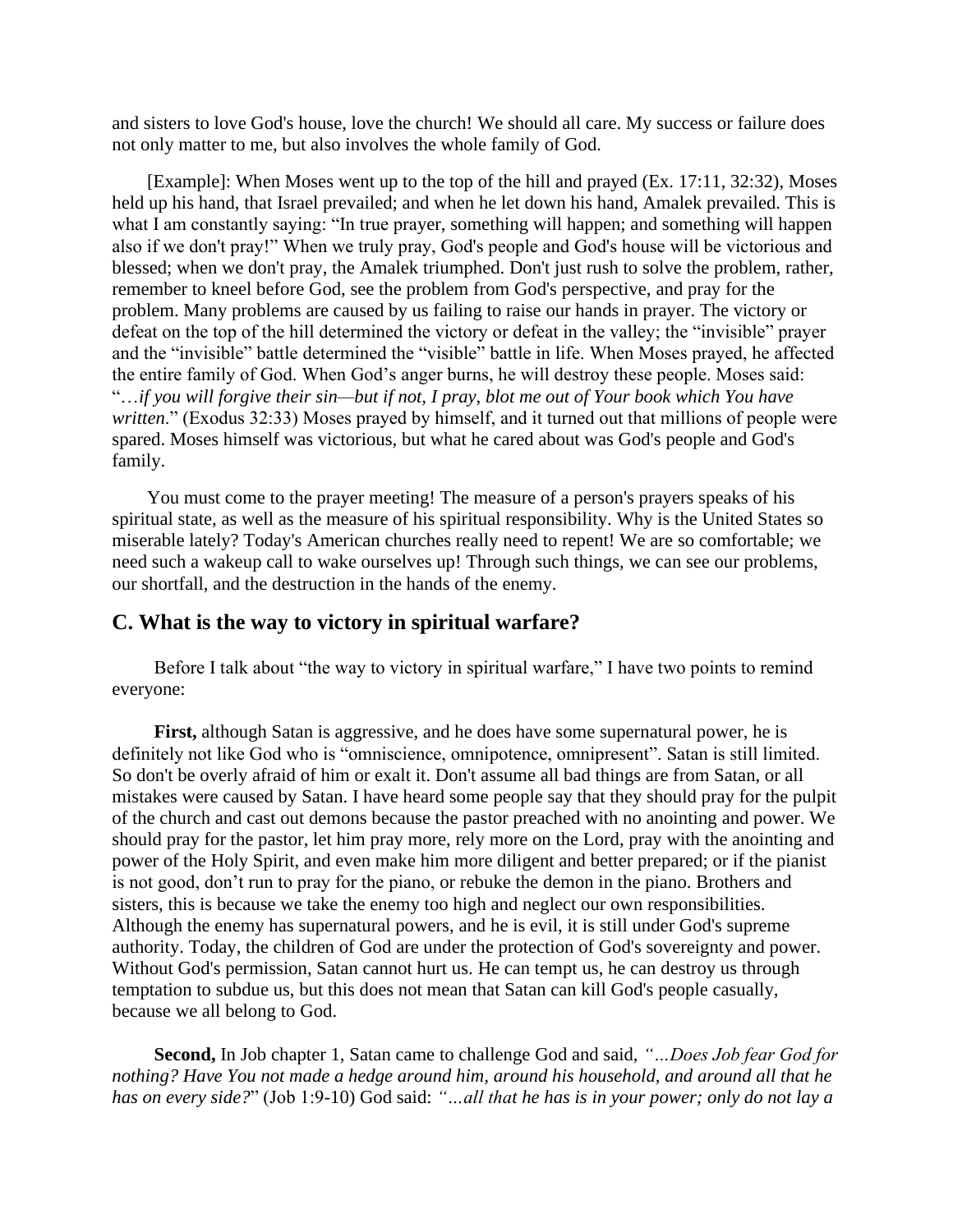*hand on his person."* (Job 1:12) Look when the fence removed, the camel is gone. The cattle and sheep are gone, and all the children died in one day. Therefore, we must be grateful! Today, if there is no protection from God, you and I definitely would face more hardship and difficulties than we are facing today. Our troubles would be even greater. Therefore, when we talk about victory in battle, we must emphasize the sovereignty of God, and His greatness, only God is omnipotent, omniscient, and omnipresent, and such a great and almighty God loves us personally and protects us.

Below, we'll look at the way to victory in spiritual warfare from six angles:

#### **1. Stand firmly on the victorious foundation of the Lamb, to be more than a conqueror through the Lord**

"…*that through death He might destroy him who had the power of death, that is, the devil*." (Heb 2:14)

"The devil is the devil who destroys the power of death by death" (Hebrews 2:14)

The manifestation of the Son of God is to destroy the works of the devil. In the English translation, it uses the word "destroyed," which means to destroy totally. John Darby's translation is also very interesting, speaking of the Lord being able to "restore" or "undo". No matter how much destruction the enemy did, the Son of God can undo it; whatever we lose in the enemy's deceptions and destruction, the Son of God can undo it for me. My favorite key on the computer is the undo key. In many cases, a large part of the content may be deleted accidentally. In the old days if we lost it, we lost it, and we had to retype it. Now there is an undo button, just press it once and everything you lost will be back. Thank God! This is the preciousness of relying on the Son of God.

The Philippians chapter 2 also says that God highly exalted Him and gave Him "*the name which is above all name*" (Philippians 2:9). Today, we proclaim the victory by "this name". There are many scriptures that I have not listed here. For example, Colossians 2:15 says: "*Having disarmed principalities and powers, He made a public spectacle of them, triumphing over them in it*." Let us see that Satan is a captive of Christ, and the Lord will also show it to everyone, and then "*triumphing over them in the cross*" (Col. 2:15). There are many verses in the Bible that talk about the victory of Christ, I can only list a few briefly. In the Gospel of Luke, Jesus said: "*I give you the authority to trample on serpents and scorpions, and over all the power of the enemy, and nothing shall by any means hurt you*." (Luke 10:19) We can rely on God's word by faith. The Gospel of Matthew says: "*Whatever you bind on earth will be bound in heaven, and whatever you loose on earth will be loosed in heaven*." (Matthew 18:18) The authority that the Lord gave to church is great, and it must be lived out under the protection of the house of God.

Revelation 12 also says: "*brothers") And they (brethren) overcame him by the blood of the Lamb and by the word of their testimony*." (Revelation 12:11) Victory is always because of the blood of the Lamb, we stand on this foundation to experience His victory.

#### **2. Rely on the power of the Holy Spirit, be alert and pray in the Spirit**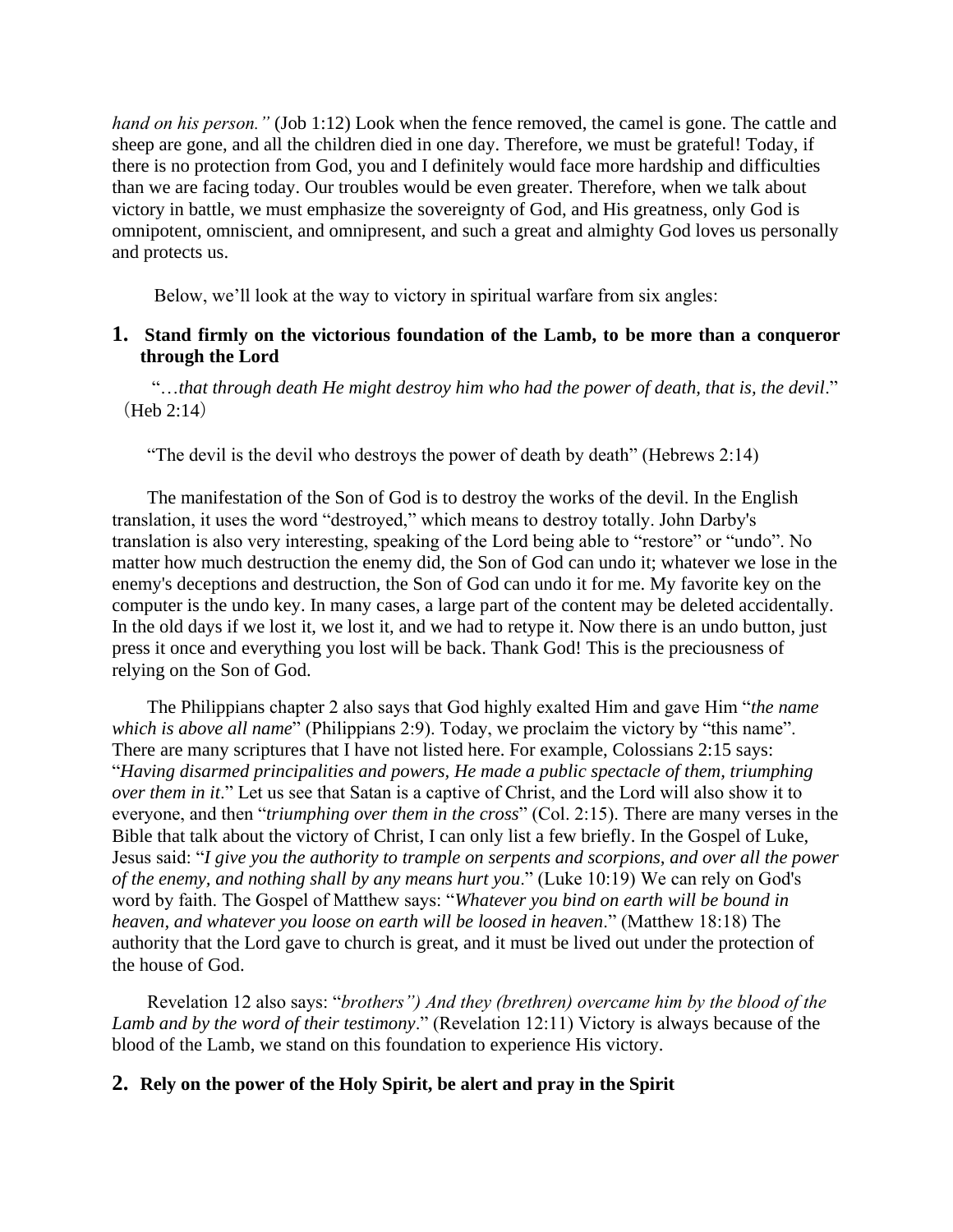II Corinthians 10:3-4: "*For though we walk in the flesh, we do not war according to the flesh. For the weapons of our warfare are not carnal but mighty in God for pulling down strongholds*,"

Ephesians 6:17-19: "*and the sword of the Spirit, which is the word of God; 18 praying always with all prayer and supplication in the Spirit, being watchful to this end with all perseverance and supplication for all the saints*"

" Praying always with all prayer " means that our prayers should be wide and broad. A brother said, "It must be like a net, densely distributed, and include everything that should be prayed for." Here it is said that "*the sword of the Holy Spirit is the word of God*", adding the Spirit of the Lord and the words of the Lord together. "The Spirit of the Lord" and "The Word of the Lord" are the most powerful weapons for the children of God. Some people say: Prayer in the Holy Spirit is the best blessing we can bring to the house of God; prayer in the Holy Spirit is the greatest thing we can do for others and for the house of God. This is not saying that we don't need to do anything else, but to remind everyone: Nothing is more blessed and impactful than true prayers, and we must be attentive about it.

#### **3. Put on the whole armor of God and resist the devil by faith**

I am quoting 3 passages below; the common word is "resist".

"*Resist the devil and he will flee from you*." (James 4:7)

If only this verse had been properly used by faith, I believe that our personal, family, or our church would be at a very different status today. James 4:8: "*Draw near to God and He will draw near to you*." This verse brought great blessings to my spiritual life in the past 30 years. Please pay special attention to the assurance tense of the promise of "will/must" in the Bible. You don't need to feel the presence of God, or try to figure out the presence of God. You can enter into the presence of God simply by faith, because He said: "*Draw near to God and He will draw near to you.*" (James 4: 8). Similarly, in the previous verse in James 4:7 we just read: "*Resist the devil and he will flee from you."* (James 4:7). Here again, the promise is in the Bible, which is a promise that all children of God can withdraw by faith. The problem is that we are often deceived by the enemy. We do not believe these words wholeheartedly, we lack faith to reconcile with the words we have heard, and we lack the life application in the Holy Spirit. As a result, we often live our lives allowing the enemy to steal, kill, and destroy. In the state of destruction, joy was taken away, strength was deprived, and relationships with people were destroyed. Many people are still living under the oppression and destruction of the enemy due to lack of faith to resist it.

*"…your adversary the devil walks about like a roaring lion, seeking whom he may devour. Resist him, steadfast in the faith*" (I Peter 5:8-9)

*"Put on the whole armor of God, that you may be able to stand against the wiles of the devil." (Ephesians 6:11)*

These three passages mentioned "stand against or resist". The first "resist" tells us that resist is important and we must resist; the second "resist" says that the enemy is like the devil and we must resist it with strong faith. The third "resist" reminds us to wear the whole armor to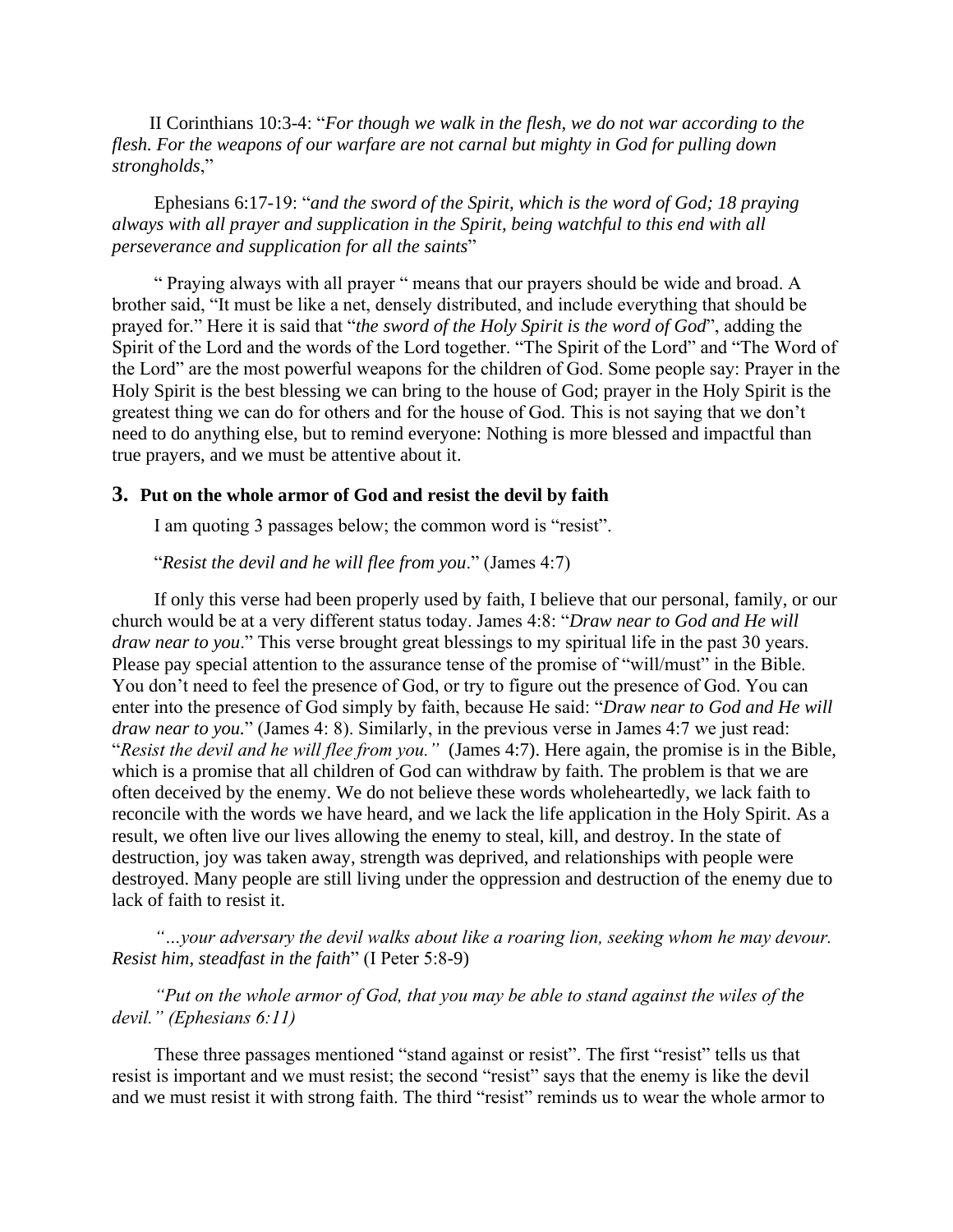resist the devil. It is even more costly to refuse to resist or fight. We must stand and rely on the Lord to overcome Satan.

"Whole armor" (Note: see the ppt picture on the screen) is not the topic I want to talk about in detail today. You can refer to this picture and review it. Here it is said, "*girded your waist with truth, having put on the breastplate of righteousness, and having shod your feet with the preparation of the gospel of peace; above all, taking the shield of faith with which you will be able to quench all the fiery darts of the wicked one."* (Ephesians 6:14-16). Although this passage only talks about the first six elements, the next verse should actually be included in this full armor, which is to watch and pray in the Holy Spirit "…*praying always with all prayer and supplication in the Spirit, being watchful to this end with all perseverance"* (Ephesians 6:18). The most easily deprived from the children of God is the prayer life. If the life of prayer is ruined, the spiritual growth is also ruined; if the life of prayer is not victorious, there is no power to prevail. Prayer talks about our attitude towards God, the source of all our strength, and spiritual wisdom and insight... so the prayer life must not be destroyed by the enemy. A brother said: "When a weak Christian kneels down to pray, even Satan will tremble." Because prayer connects us to heaven, and all the enemy's devices and work will fail. We must have faith to reconcile with God's words, so that the "whole armor" is true for us. These truths can set us free and live victoriously.

I attended a Bible study camp 47 years ago; it was only for college students. But even though I just graduated from high school, because I was seriously ill, they made an exception and allowed me to participate. The speaker of the camp challenged young people, he said, "Is the Word of God in your hand like the sword of the Holy Spirit or a useless reed?" He said it several times which made a big impression on me. Yes, is the Word of God in our hands the sword of the Holy Spirit or a useless reed? How can reeds be used for war, right? When God's people wanted to rely on Egypt, God says that you are like relying on a reed. Not only will it break, hurt your shoulders, and flash your waist, but this useless reed can't help you at all. God called Egypt a staff of reeds to the house of Israel. "*When they took hold of you with the hand, you broke and tore all their shoulders; When they leaned on you, you broke and made all their backs quiver.* (Ezek. 29:7). Today, when we read the Lord's words, we must ask the Lord to help us, not just on the level of knowledge, although knowledge is also very important, but we need to not only read it well, but also be able to apply it in our life. Let the Holy Spirit imprint the words truly on us, so the whole armor becomes a reality to us.

#### **4. Keep from sinning and leave no room for the devil**

I John 5:18:" *know that whoever is born of God does not sin; but he who has been born of God keeps himself, and the wicked one does not touch him*."

As I said before: the enemy's first attack is to make us sin. Therefore, Elder John advised us who were born of God to protect ourselves, and the evil one cannot harm us.

*"..nor give place to the devil."* (Eph 4:27)

"do not grieve the Holy Spirit of God." (Eph 4:30)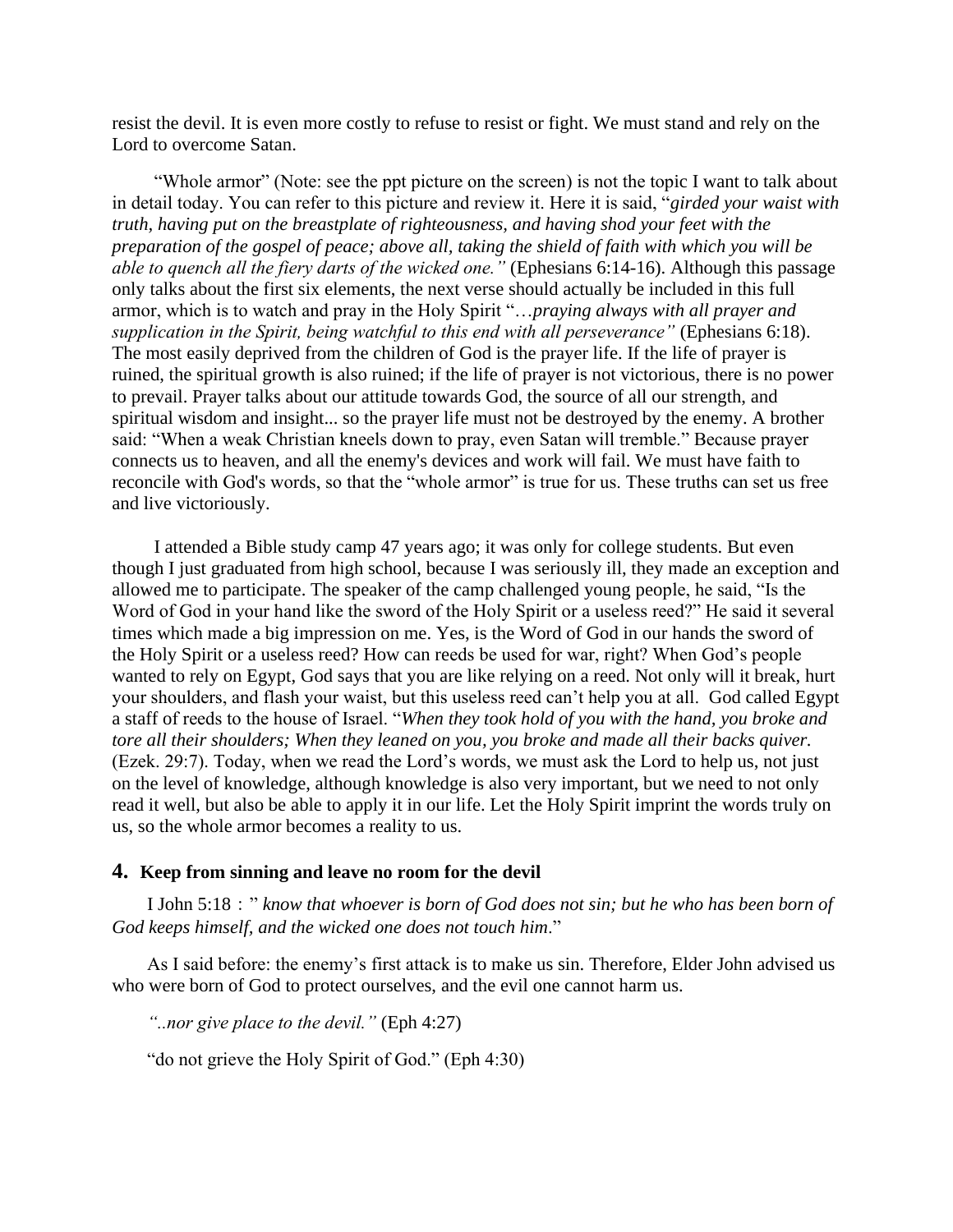Give no place to the devil, because every time you give in a little, you may have to spend 10 times, or hundred times, to recover the footage you lost. I constantly advise young people not to watch pornographic websites, not even once. You took one step, you won't know how much effort you must take to escape from its snare, not to mention that some people would never escape. The same is true for extramarital affairs. If you give in a little, many people later found out there's no turning back, and the families were ruined. Therefore, don't give room to the devil. Leave a little room, even if it is a small step, the price is often too costly, and not affordable. In Florida, there are hurricanes. Every time the tropical hurricane brings rains and floods, then alligators in the swamp gain access everywhere and can come to anyone's homes. When the water recedes, alligators may hide in your backyard. Your dogs, cats, chickens, even adults and children, may be attacked. Later, many people build iron nets and fences to prevent them from getting in. This is called not giving them a place. After gators come in, you have to risk so much and pay such a price to deal with it, not to mention many times you can't overcome them. Therefore, we must not be too confident in thinking that we have to stand firm, but be humble before the Lord, and be alert. Many young people asked me how to overcome the Internet? How can you overcome video game additions? How to overcome the bondage of pornography? Brothers and sisters, these are no simple steps 1-2-3 to win, it is better not to leave room for the devil in the beginning. But for the sake of young people, I will still give them steps 1-2-3 below. I will briefly mention it as a reference for everyone. These are all from the Bible:

First, "..nor give place to the devil." (Eph 4:27)

If you give room to the devil, you won't know how much work you had to spend in rescuing yourself. So, be more absolute the better, do not leave any place to the devil.

#### **Second, flee**

If temptation does come, just like you are suddenly facing an alligator, don't fight directly. Instead, you must first protect yourself and flee from it. "Fleeing" is not unspiritual, let alone shameful. Paul advised Timothy to "*Flee also youthful lusts*" (2 Timothy 2:22) and also to avoid and "*reject profane and old wives' fables*" (1 Timothy 4:7). Many things are to flee from, and it is very spiritual to flee. Many people said, "I can't escape. Every time I want to flee, I get caught back." Here is a section of the Bible for your reference, Deuteronomy 19:3: *"…prepare roads for yourself…that any manslayer may flee there*". In the Old Testament, God established six cities of refuge among the people [Note: Christ is our city of refuge]. What is a city of refuge? That is, if one commited a crime not deliberately or killed someone accidentally, then there is a city of refuge that allows you to flee to without being hunted down. Many times, we didn't intentionally sin, but my sinful nature and fleshly desires ``chased" us down, allowed us to be tempted, and aroused our eyes and flesh lustfully. What should we do? According to Deuteronomy, prepare your way to the city of refuge first. Then find the best way for you to stay away from it, away from its bondage and enticement; whether seeking your friends; going shopping; going for a good meal; playing ball... Even if the mean is not so spiritual, at least you must have a way to escape. When temptation comes, don't fight directly with alligators or lions, but you must immediately flee to the city of refuge. When these Internet pornography, physical lust, drug addiction... stimulate you, the more you want to suppress it, it often becomes stronger desires. Flee to escape is a way out instead. Therefore, don't think that "fleeing" is not spiritual.

#### **Third, on the positive side, seek spiritual companions to pursue and protect each other**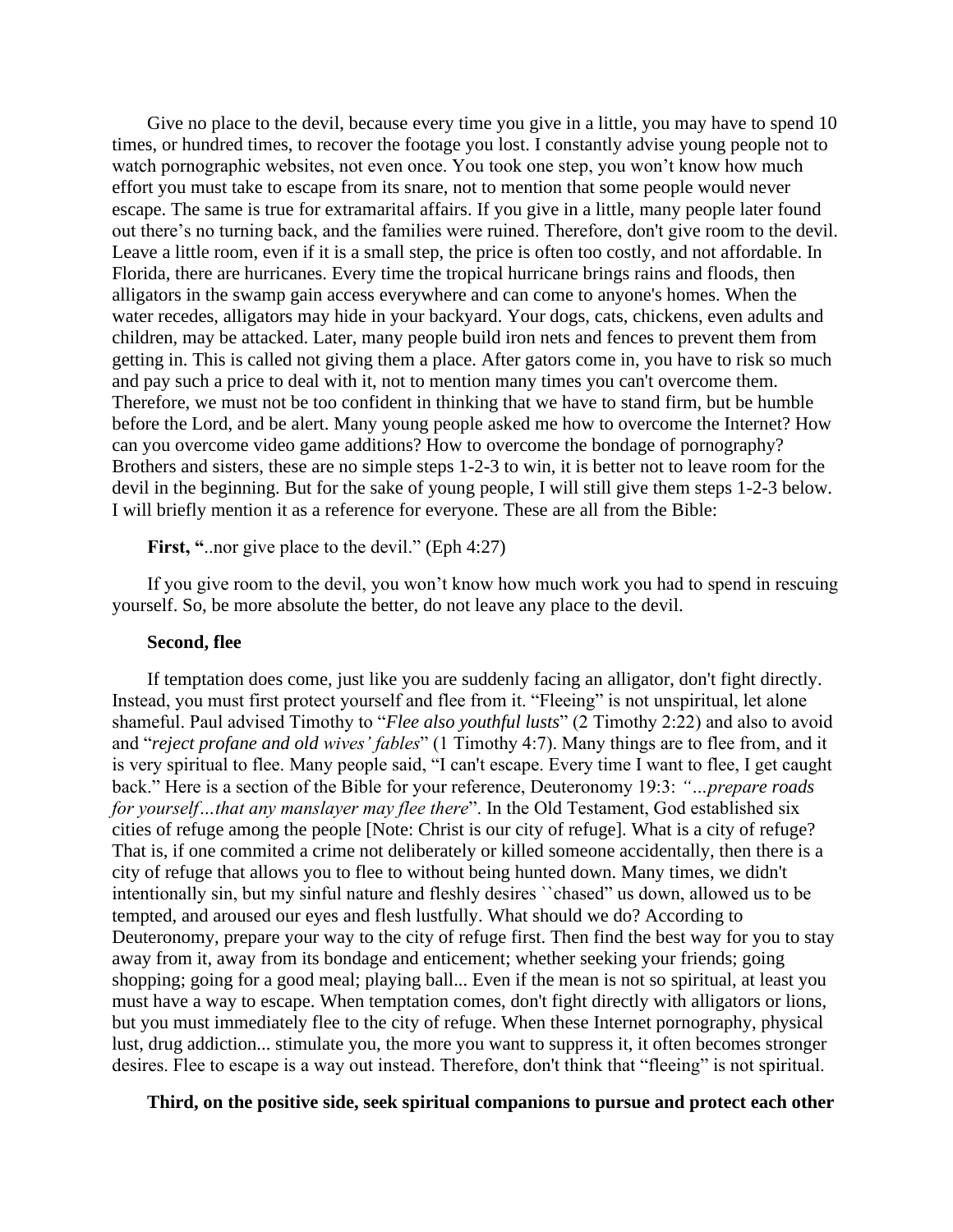*"Flee also youthful lusts; but pursue righteousness, faith, love, peace with those who call on the Lord out of a pure heart." (II Tim 2:22)*

In general, we should find some spiritual companions who love the Lord, pursuing the Lord together, growing together, supporting each other, watching and urging each other, so you may be strengthened with power through the Holy Spirit in your inner being, thus, we can overcome all trials and temptations.

I briefly mentioned these steps 1-2-3 of overcoming temptations, but the journey of spiritual life is not as simple as 1-2-3. You need to let your life grow in the presence of the Lord, and deepen and be real of your relationship with the Lord. Nevertheless, I am grateful to the Lord, as many young people later gave me positive testimony. These 1-2-3 gave them lots of help. At least they know how to respond to these temptations. For example: upon returning home, the Internet was blocked, and all the things that had attracted and controlled them were deleted, at least leaving no more place for the devil; then they supported each other through the group meeting; be each other's accountable person. "I am weak again, please brothers come and pray with me", or "Brother, I am struggling now, can you pray with me on the phone?".... One chopstick breaks easily, but a couple chopsticks are hard to break. One charcoal fire extinguished easily, but a bundle of charcoal fires is hard to extinguish. No matter how cold and weak you are, as long as you are put into charcoal fires, you will be burning sooner or later.

#### **5. Keep yourselves in the love of God**

**"***keep yourselves in the love of God*" (Jude 21)

The Book of Jude advises us on four important things, two in specific: "...*Pray in the Holy Spirit and keep yourself in the love of God*" (Jude 20b-21). The Psalm also tells us: "*He who dwells in the secret place of the Most High, shall abide under the shadow of the Almighty*." (Psalm 91:1). Just as fish need water, not only to protect them, but also allow them to live healthy. It is called "like a fish in the water." So, don't take the command of "keep yourself in God's love" or "live in the Holy Spirit" as a requirement of the law. In fact, it is the necessity of life, the enjoyment of life, and the secret of our victory. Let us live well, live healthy.

*"Who shall separate us from the love of Christ? Shall tribulation, or distress, or persecution, or famine, or nakedness, or peril, or sword?" (*Romans 8:35)

Here Paul talked about seven difficulties in one breath, any of which may make people discouraged, frustrated, and even doubt God's love. But below, Paul then replied with a very firm tone, "No!, nothing can separate us from the love of Christ, and "*Yet in all these things we are more than conquerors through Him who loved us*." (Romans 8:37)

#### **6. Avoid solitary life, live in the protection of the body of Christ**

Lastly, in spiritual warfare, we must not live in solitary, but live under the protection of the body of Christ. *"..Church, which is His body, the fullness of Him who fills all in all."* (Ephesians 1:23). When I have a good relationship with Christ, I live under the protection of the body of Christ, and even more so, under the protection of the head – Christ. Therefore, having a healthy relationship with Christ will actually save us from many unnecessary temptations and failures.